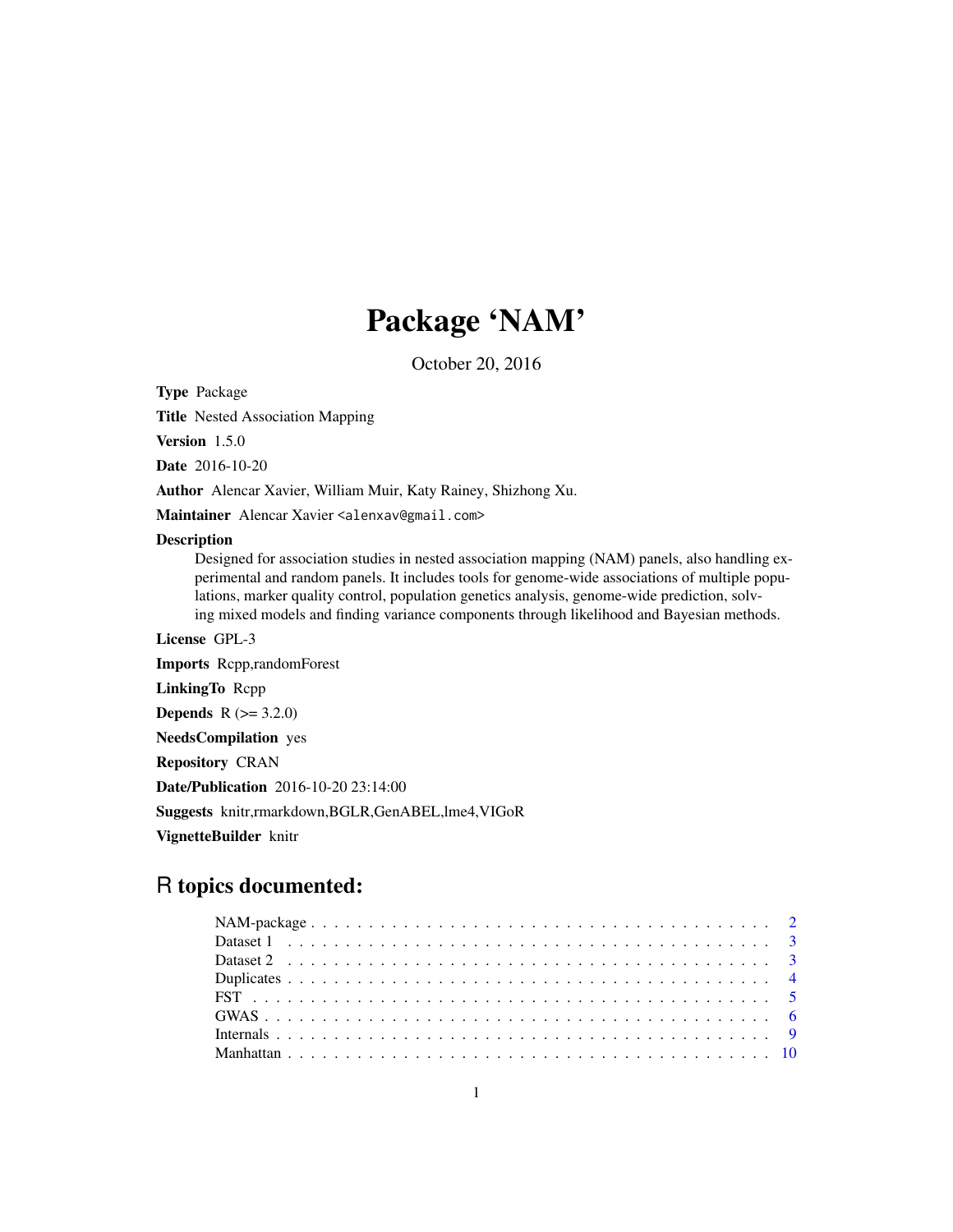#### <span id="page-1-0"></span>2 NAM-package

| Index |  |
|-------|--|
|       |  |
|       |  |
|       |  |
|       |  |
|       |  |
|       |  |
|       |  |

NAM-package *Nested Association Mapping*

#### Description

Designed for association studies in nested association mapping (NAM) panels, also handling experimental and random panels. It includes tools for genome-wide associations of multiple populations, marker quality control, population genetics analysis, genome-wide prediction, solving mixed models and finding variance components through likelihood and Bayesian methods.

#### Details

| Package: | <b>NAM</b> |
|----------|------------|
| Type:    | Package    |
| Version: | 1.5.0      |
| Date:    | 2016-10-20 |
| License: | $GPI - 3$  |

#### Author(s)

Alencar Xavier, William Muir, Katy Rainey, Shizhong Xu.

Maintainer: Alencar Xavier <alenxav@gmail.com>

#### See Also

Package include functions to perform association analysis (gwas, gwas2, gwas3), meta-gwas (gwasGE, meta3), solve mixed models (gibbs, reml), genomic prediction (wgr, gmm), populations genetic analysis (Fst, Gdist, LD), data quality control (snpQC, snpH2, markov) and more.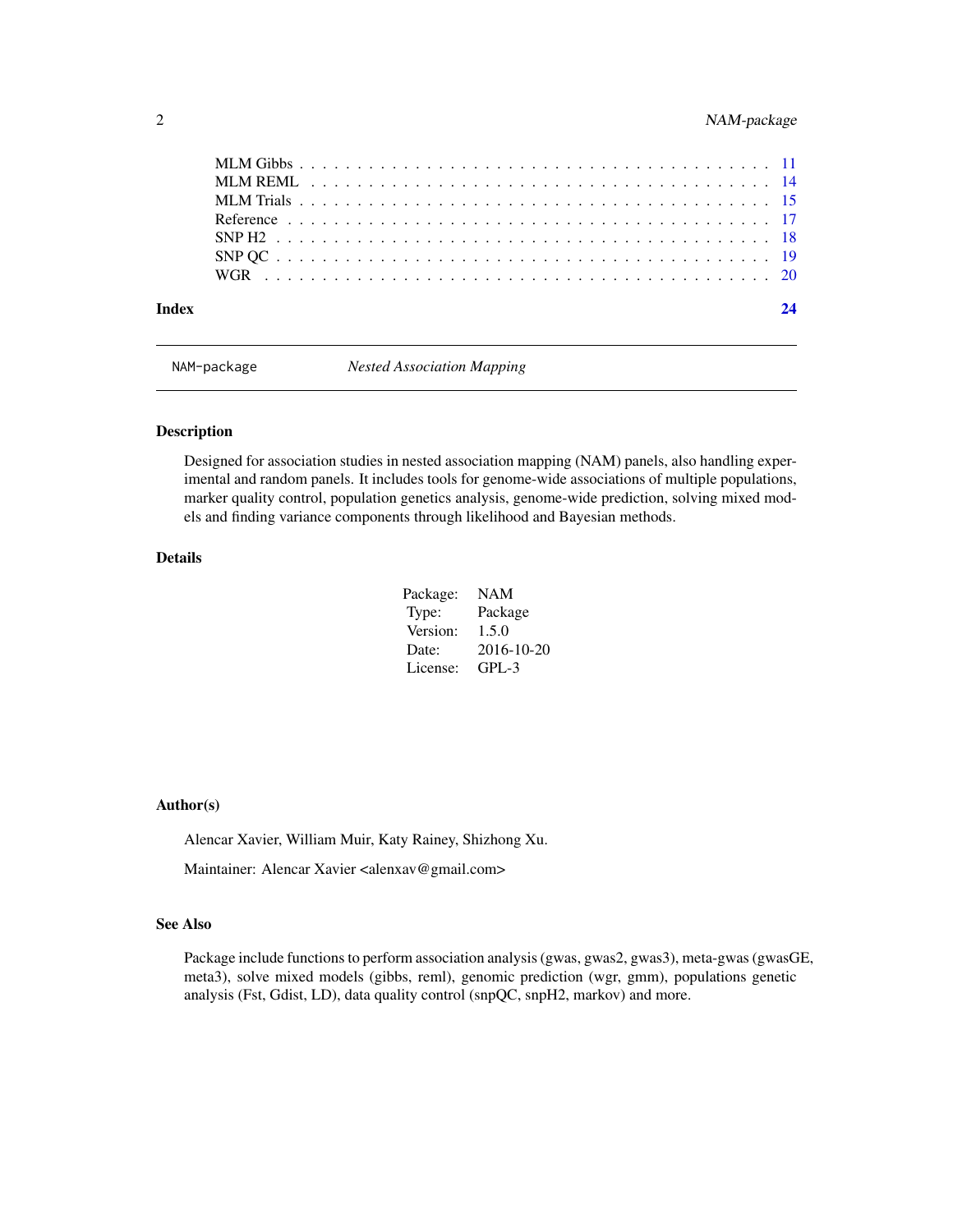<span id="page-2-0"></span>

Two soybean bi-parental crosses phenotyped for the percentage of pods containing four seeds

#### Usage

data(tpod)

#### Details

Soybean nested association panel with 2 families  $(fam)$  containing 196 indiviuals. Genotypic matrix (gen) have 376 SNP across 20 chromosome (chr). Phenotypic information (y) regards the proportion of tetra-seed pods. Data provided by Rainey Lab for Soybean Breeding and Genetics, Purdue University.

#### Author(s)

Alencar Xavier and Katy Rainey

Dataset 2 *Multi-environmental trial*

#### Description

Data collected from the SoyNAM population in Indiana 2013-2015.

#### Usage

data(met)

#### Details

Data provided by Rainey Lab for Soybean Breeding and Genetics, Purdue University. Genotypic matrix (Gen) have 4240 SNPs. The data frame Obs contains the soybean id  $(1D)$ , environment  $(Year)$ , field location (*Block, Row, Col*) and three phenotypes: grain yield ( $YLD$ ), days to maturity  $(DTM)$  and average canopy closure  $(ACC)$ .

#### Author(s)

Alencar Xavier, Ben Hall and Katy Rainey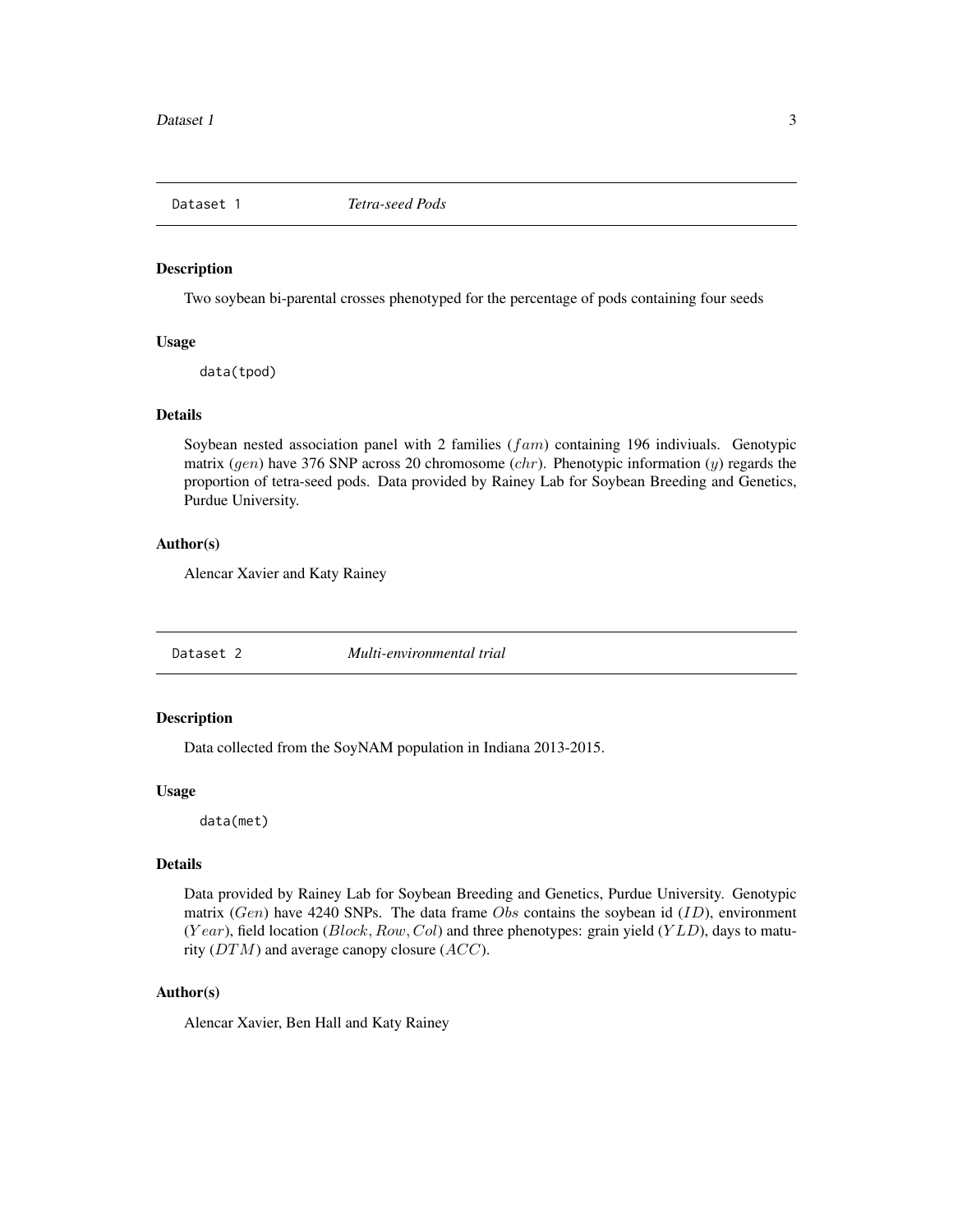<span id="page-3-0"></span>

Identify and merge duplicate genotypes

#### Usage

cleanREP(y,gen,fam=NULL,thr=0.95)

#### Arguments

|     | Numeric vector ( <i>n</i> ) or numeric matrix ( <i>n</i> x <i>t</i> ) of observations describing the trait<br>to be analyzed. NA is allowed.                                                                                                            |
|-----|---------------------------------------------------------------------------------------------------------------------------------------------------------------------------------------------------------------------------------------------------------|
| gen | Numeric matrix containing the genotypic data. A matrix with $n$ rows of observa-<br>tions and $(m)$ columns of molecular markers. SNPs must be coded as 0, 1, 2,<br>for founder homozygous, heterozygous and reference homozigous. NA not al-<br>lowed. |
| fam | Numeric vector of length $(n)$ indicating which subpopulations ( <i>i.e.</i> family) each<br>observation comes from. Default assumes that all observations are from the<br>same populations.                                                            |
| thr | Threshold above which genotypes are considered identical. Default is 0.95,<br>merging genotypes >95 percent identical.                                                                                                                                  |

#### Details

The algorithm start from generating a genomic identity matrix (IBS), with pairwise percentage of identical loci among individuals. Individuals above the threshold have the phenotypes merged while keeping only one genotype.

#### Value

List containing the inputs without replicates. Groups of replicates are replaced by a single observation with the phenotypic expected value. The algorithm keeps the genotypic information of the first individual (genotypic matrix order).

#### Author(s)

Alencar Xavier

#### Examples

```
data(tpod)
test = cleanREP(y,gen)
```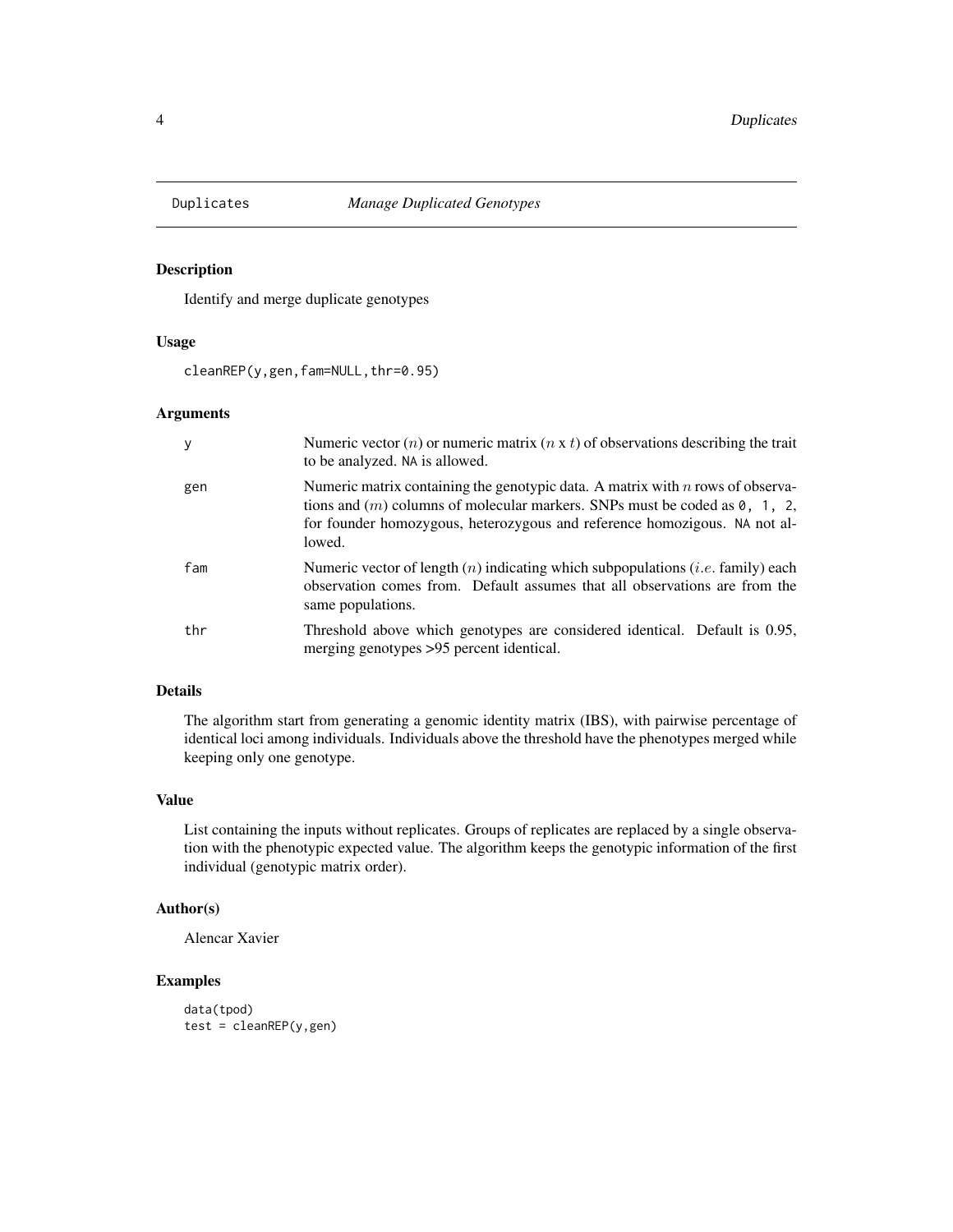<span id="page-4-0"></span>Genetic variation associated with markers distributed among subpopulations. The function generates a plot for structure diagnosis.

#### Usage

Fst(gen,fam)

#### Arguments

| gen | Numeric matrix containing the genotypic data. A matrix with $n$ rows of ob-<br>servations and $(m)$ columns of molecular markers. SNPs must be coded as<br>0, 1, 2, for founder homozigous, heterozygous and reference homozygous.<br>NA is allowed. |
|-----|------------------------------------------------------------------------------------------------------------------------------------------------------------------------------------------------------------------------------------------------------|
| fam | Numeric vector of length $(n)$ indicating which subpopulations ( <i>i.e.</i> family) each<br>observation comes from. NA is not allowed.                                                                                                              |

#### Details

F-statistics (Wright 1965) represent the differentiation among populations for a given locus. Weir and Cockerham (1984) provided an unbiased version for molecular analysis.

FIT is the correlation between gametes that unite to produce the individuals, relative to the gametes of the total population. FIS is the average over all subdivisions of the correlation between uniting gametes relative to those of their own subdivision. FST is the correlation between random gametes within subdivisions, relative to gametes of the total population. Neutral markers have an expected FST 0.05.

#### Value

List with values of FST, FIS and FIT. Unbiased F-statistics from weighted AOV (Weir and Cockerham 1984).

#### Author(s)

Alencar Xavier and William Muir

#### References

Weir, B. S., and Cockerham, C. C. (1984). Estimating F-statistics for the analysis of population structure. Evolution, 38(6), 1358-1370.

Wright, S. (1965). The interpretation of population structure by F-statistics with special regard to systems of mating. Evolution, 19(3), 395-420.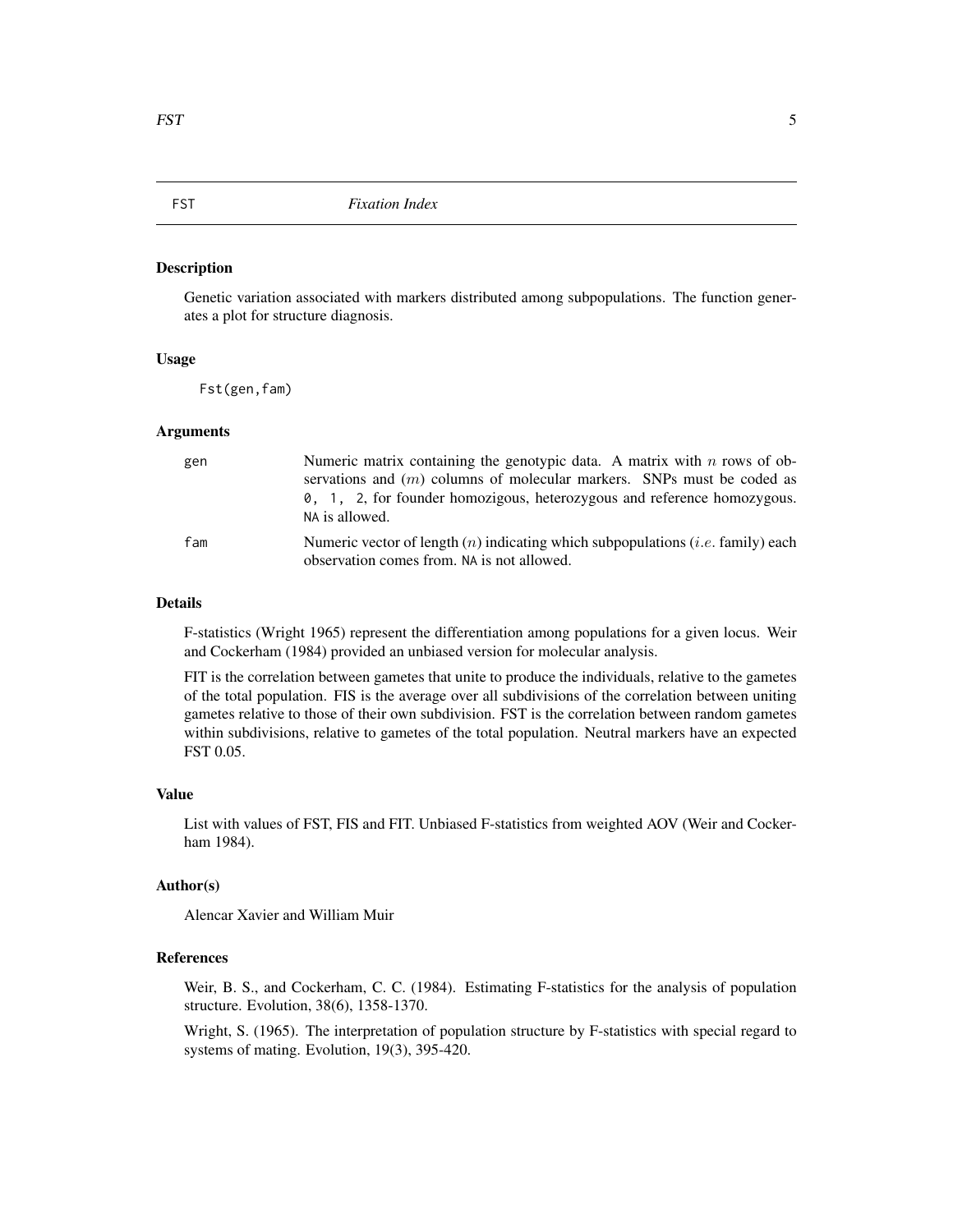#### Examples

```
data(tpod)
Fstat = Fst(gen=gen,fam=fam)
plot(Fstat,chr=chr)
```
GWAS *Empirical Bayes Genome Wide Association Mapping*

#### Description

The gwas function calculates the likelihood ratio for each marker under the empirical Bayesian framework. The method allows analysis with multiple populations. gwas2 is computationally optimized. gwas3 was design for multiple random populations.

#### Usage

```
gwas(y,gen,fam=NULL,chr=NULL,window=NULL,fixed=FALSE)
gwas2(y,gen,fam=NULL,chr=NULL,fixed=FALSE,EIG=NULL,cov=NULL)
gwas3(y,gen,fam=NULL,chr=NULL,EIG=NULL,cov=NULL)
gwasGE(Phe,gen,fam,chr=NULL,cov=NULL,ge=FALSE,ammi=1)
meta3(ByEnv,ammi=1)
```

| У      | Numeric vector of observations $(n)$ describing the trait to be analyzed. NA is<br>allowed.                                                                                                                                                                |
|--------|------------------------------------------------------------------------------------------------------------------------------------------------------------------------------------------------------------------------------------------------------------|
| gen    | Numeric matrix containing the genotypic data. A matrix with $n$ rows of ob-<br>servations and $(m)$ columns of molecular markers. SNPs must be coded as<br>0, 1, 2, for founder homozygous, heterozygous and reference homozigous.<br>NA is allowed.       |
| fam    | Numeric vector of length $n$ indicating a stratification factor or which subpopu-<br>lation (e.g. family) that each observation comes from. Default assumes that all<br>observations are from the same populations.                                        |
| chr    | Numeric vector indicating the number of markers in each chromosome. The<br>sum of <i>chr</i> must be equal to the number of columns in <i>gen</i> . Default assumes<br>that all markers are from the same chromosome.                                      |
| window | Numeric. If specified, genetic distance between markers is used for moving<br>window strategy (Wang 2015). Window must be specified in Morgans $(e.g. 0.05$<br>would represent 5cM). Genetic distance is calculated assuming that individuals<br>are RILs. |
| fixed  | Logical. If TRUE, markers are treated as fixed effect and hence, evaluated<br>through Wald statistics. If markers are specief as fixed, the argument 'window'<br>is not applicable.                                                                        |
| EIG    | Output of the R function 'eigen'. It is used for user-defined kinship matrix.                                                                                                                                                                              |
| COV    | Numeric vector of length $n$ to be used as covariate in the association analysis.                                                                                                                                                                          |

<span id="page-5-0"></span>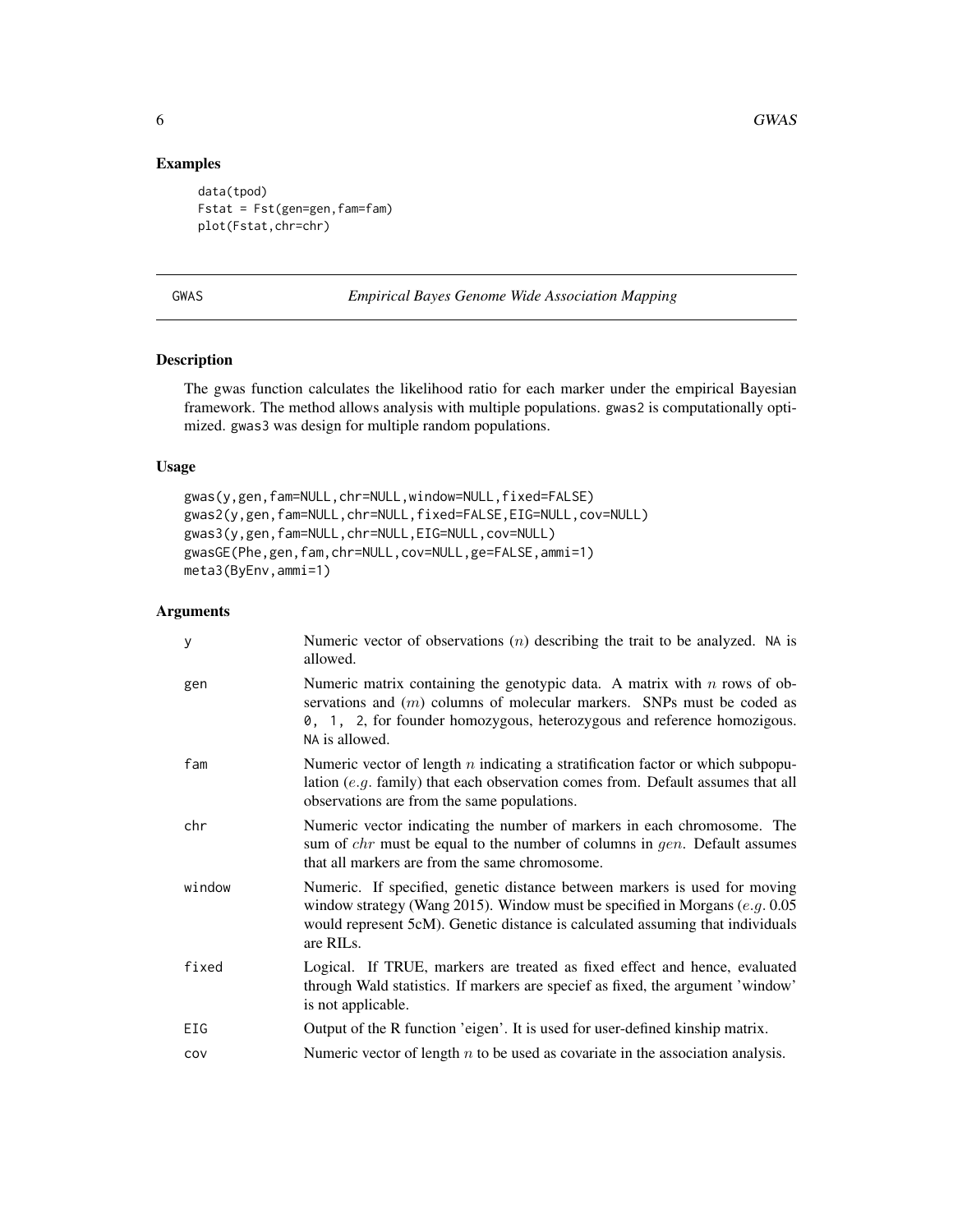| Phe   | Numeric matrix of observations $(n * e)$ where rows represent genotypes and<br>columns represent environments. NA is allowed.                                                                                     |
|-------|-------------------------------------------------------------------------------------------------------------------------------------------------------------------------------------------------------------------|
| ge    | Logical. If TRUE, meta-analysis (function gwasGE) will be done for the $GxE$<br>interactions term only. If FALSE, variance components will be computed for<br>three terms: genotype, environment and interaction. |
| ammi  | Integer. It indicates the number of principal components used to represent $G \times E$<br>interactions through additive main-effects and multiplicative interaction (AMMI).                                      |
| ByEnv | List of objected output from gwas 3 to perform meta-analysis.                                                                                                                                                     |

#### Details

Special incidence matrix is recreated to optimize the information provided by the subpopulations. Each locus is recoded as a vector with length  $f$  equal to number of subpopulations, or NAM families, as the interaction locus by family. For example, a locus heterozigous from an individual from subpopulation 2 is coded as  $[1, 0, 1, \dots, f]$ , a locus homozigous for the reference allele from any subpopulation is coded as  $[2, 0, 0, \dots, f]$  and a locus homozigous for the founder allele from an individual from subpopulation 1 is coded as  $[0, 2, 0, \ldots, f]$ . The base model for genome scanning is described by:

$$
y = Xb + Zu + g + e
$$

That includes the fixed effect  $(Xb)$ , the marker  $(Zu)$ , the polygene  $(q)$  and the residuals  $(e)$ . If the window term is specified, the model for genome scanning is expanded as follows:

$$
y = Xb + Zu[k - 1] + Zu + Zu[k + 1] + g - g[k] + e
$$

This model includes three extra terms: the left side genome ( $Zu[k-1]$ ) and the right side genome (  $Zu[k+1]$ ), also subtracting the window polygene (  $-q[k]$ ). Windows are based on genetic distance, which is computed using Kosambi map function. The recombination rate is estimated under the assuption markers are ordered and that genotypes are recombinant inbred lines.

The polygenic term is calculated only once (Zhang et al 2010) using eigendecomposition with a GEMMA-like algorithm (Zhou ans Stephens 2012). Efficient inversion of capacitance matrix is obtained through the Woodbury matrix identities. Models and algorithms are described with more detail by Xavier et al (2015) and Wei and Xu (2016).

In order to analyze large dateset, one can avoid memory issues by using the function "gwas2", but that the argument 'window' is not implemented for "gwas2". This function also allows used-defined kindship through the argument EIG, and the use of a numeric covariate vector through the argument cov.

When multi-environmental trials are the target of mapping, one may use the function  $gwasGE$  to perform analysis by environment, followed by "meta-analysis" used to combine the results. This strategy provides an idea of the variation on QTL effect due to environment, genetic background (provided by the stratification factor) and the interaction between environment and genetics.

An alternative to this method is the mega-analysis, where one can provide the stratification factor as a combination of subpopulation and environment. Meta-analysis can be performed in a single step with function gwasGE, or users can perform multiple association analyses using gwas3 and perform meta-analysis with meta3. In gwasGE, the same genotype will often appear more than once in the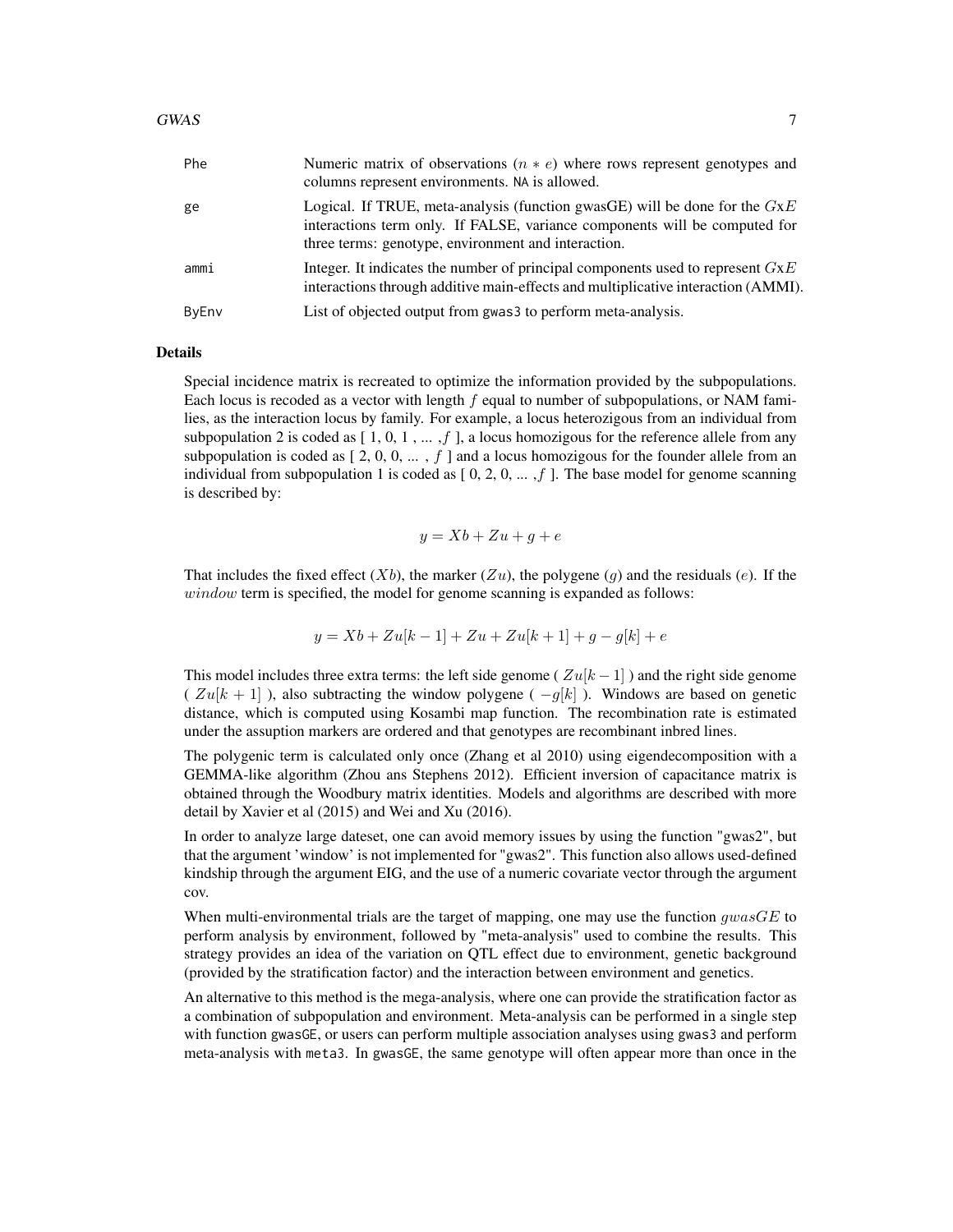phenotypic and genotypic data, so that phenotypes are provided as a matrix. The statistical detail about the meta-analysis are available in the vignette  $Backaround for Meta-analysis$ .

The function gwas3 is an alternative for association analysis and meta-analysis, also solved in the Empirical-Bayes framework for multiple populations. Unlike gwas, gwas2 and gwasGE, this function does not set a reference allele and analysis each marker as the interaction of allele by stratification factor (ie. family or subpopulation). Therefore, gwas3 is compatible with any allele coding.

For further statistical background:

1) system(paste('open',system.file("doc","gwa\_description.pdf",package="NAM")))

2) system(paste('open',system.file("doc","gwa\_ge\_interactions.pdf",package="NAM")))

#### Value

The function gwas returns a list containing the method deployed  $(Method)$ , a summary of predicted parameters and statistical tests ( $PolyTest$ ), estimated genetic map for NAM panels ( $MAP$ ) and the marker names  $(SNPs)$ .

#### Author(s)

Alencar Xavier, Tiago Pimenta, Qishan Wang and Shizhong Xu

#### References

Wang, Q. An Empirical Bayes Method for Genome-Wide Association Studies. W799 Statistical Genomics. PAG XXXII. 2015.

Wei, J., & Xu, S. (2016). A Random Model Approach to QTL Mapping in Multi-parent Advanced Generation Inter-cross (MAGIC) Populations. Genetics, 202(2), 471-486.

Xavier, A., Xu, S., Muir, W. M., & Rainey, K. M. (2015). NAM: Association Studies in Multiple Populations. Bioinformatics, 31(23), 3862-3864.

Zhang et al. 2010. Mixed linear model approach adapted for genome-wide association studies. Nat. Genet. 42:355-360.

Zhou, X., & Stephens, M. (2012). Genome-wide efficient mixed-model analysis for association studies. Nature genetics, 44(7), 821-824.

#### Examples

```
data(tpod)
gen=reference(gen)
gwa=gwas2(y=y,gen=gen,fam=fam,chr=chr,fixed=TRUE)
plot(gwa,pch=20,lwd=4)
```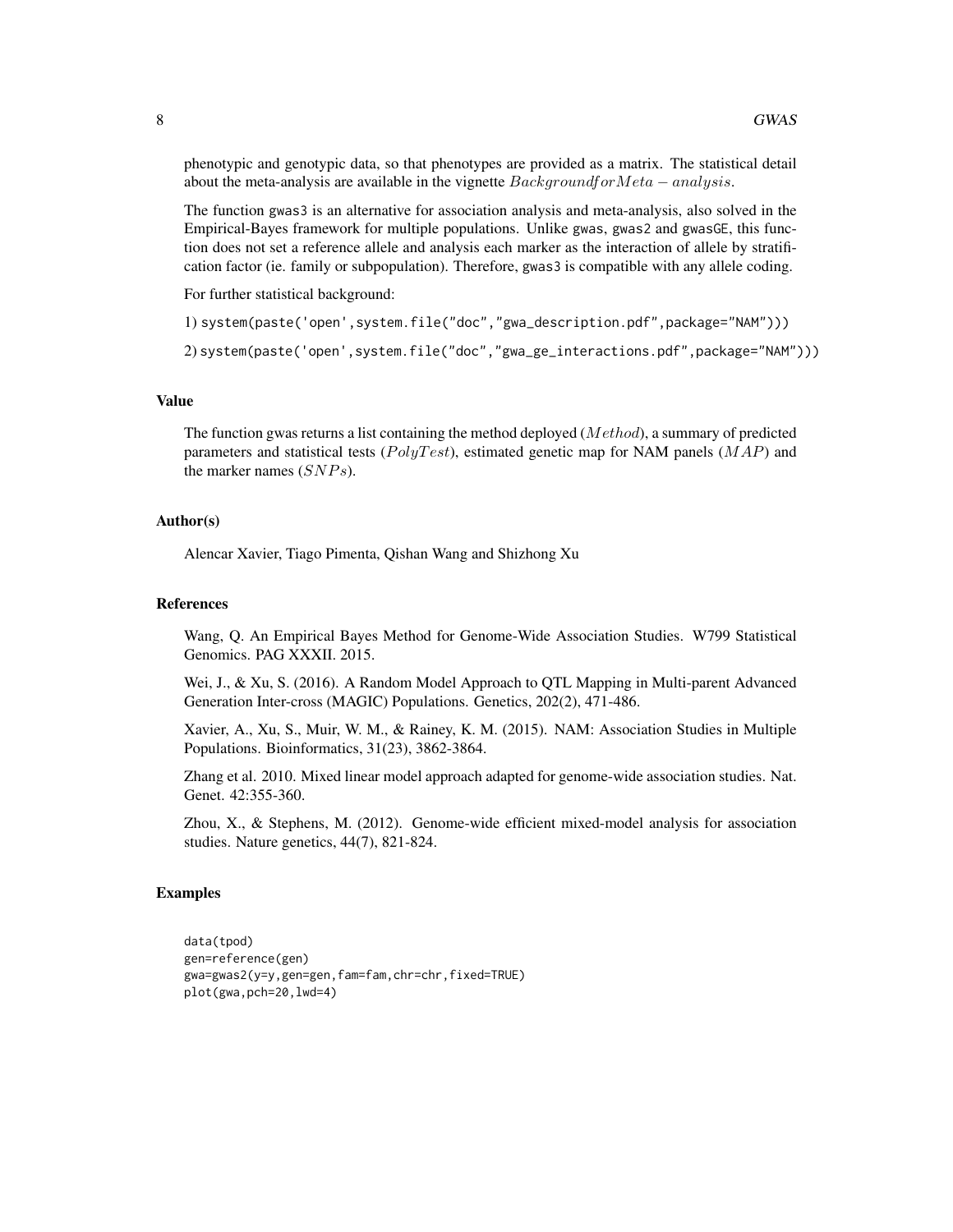<span id="page-8-0"></span>

Function under optimization, complimentary statistics and loops written in  $C++$  to speed up *gwas*, gibbs and wgr.

#### Details

Some of the functions available for users include:

01) Import\_data(file,type=c('GBS','HapMap','VCF')): This function can be used to import genotypic data in the NAM format, providing a list with a genotypic matrix gen coded as 012 and a vector chr with count of markers per chromosome. Currently, it helps users to import three types of files: GBS text, HapMap and VCF.

02) markov(gen,chr): Imputation method based forwards Markov model for SNP data coded as 012. We recommend users to remove non-segregating markers before using this function.

03) LD(gen): Computes the linkage disequilibrium in terms of r2 for SNP data coded as 012. Missing data is not allowed.

04) PedMat(ped): Builds a kinship from a pedigree. Input format is provided with PedMat().

05) PedMat2(ped,gen=NULL,IgnoreInbr=FALSE,PureLines=FALSE): Builds a kinship from a genomic data and pedigree. Useful when not all individuals are genotyped. Row names of gen must indicate the genotype id.

06) Gdist(gen, method = 1): Computes genetic distance among individuals. Five methods are available: 1) Nei distance; 2) Edwards distance; 3) Reynolds distance; 4) Rogers distance; 5) Provesti's distance. 6) Modified Rogers distance

 $07$ ) covar(sp=NULL, rho=3.5, type=1,dist=2.5): Builds a spatial kernel from field plot information. Input format is provided with covar(). Parameter rho detemines the decay of relationship among neighbor plots. type defines if the kernel is exponential (1), Gaussian (2) or some intermediate. dist informs the distance ratio between range neighbors and row neighbors.

08) Gdist(gen,fam): Computes the input of the argument EIG of the function gwas2.

09) G2A\_Kernels(gen): Computes a list of orthogonal kernels containing additive, dominant and first-order epistatic effects, in accordance to the G2A model from ZB Zeng et al. 2005. These kernels can be used for description of genetic architecture through variance components, for that we recommend packages varComp and BGLR.

10) NNsrc(sp=NULL, rho=1, dist=3): Using the same field data input required by the function covar, this function provides a list of nearest neighbor plots for each entry.

11) NNcov(NN,y): This function utilizes the output of NNsrc to generate a numeric vector, averageing the observed values of y. This function is useful to generate field covariates to control micro-environmental variance without krigging.

11)  $emXX(y,gen,...):$  Fits whole-genome regressions using the expectation-maximization algorithm as opposed to MCMC. Currently avaible methods include BayesA (emBA), BayesB (emBB), BayesC (emBC), BLASSO (emBL) and Ridge regression (emRR).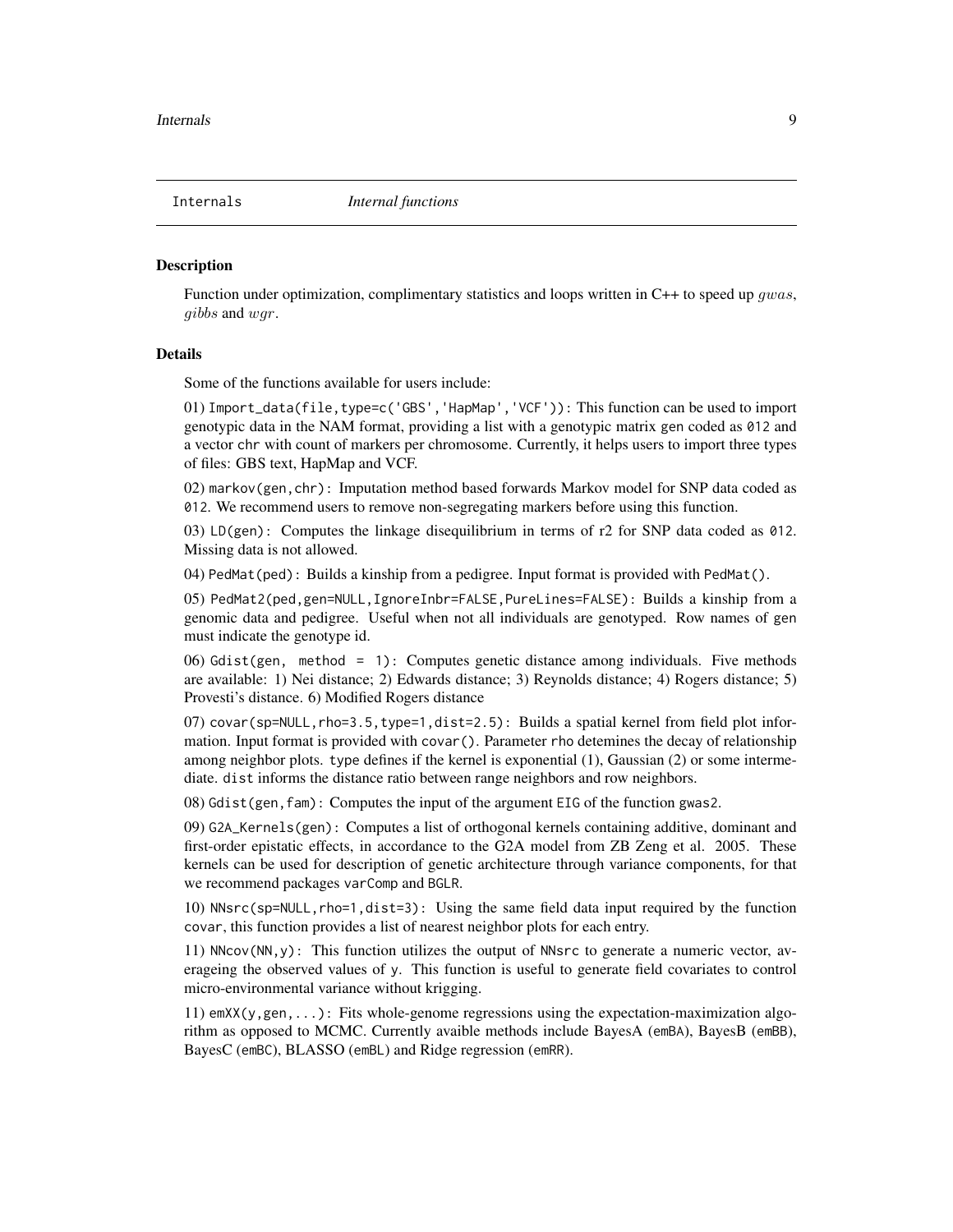<span id="page-9-0"></span>10 Manhattan and the Manhattan and the Manhattan and the Manhattan and the Manhattan and the Manhattan and the Manhattan and the Manhattan and the Manhattan and the Manhattan and the Manhattan and the Manhattan and the Man

#### Author(s)

Alencar Xavier and Tiago Pimenta

#### Examples

```
# Forward gen imputation
data(tpod)
fast.impute = markov(gen,chr)
# A matrix
PedMat()
# Pairwise LD
ld = LD(gen[, 1:10])heatmap(ld)
# Spatial correlation (kernel-based)
covar()
# Spatial correlation (NN-based)
NNsrc()
# Genetic distance
round(Gdist(gen[1:10,],method=1),2)
# PCs of a NAM kinship
eG = eigX(gen,fam)
plot(eG[[2]],col=fam)
# Polygenic kinship matrices
Ks = G2A_Kernels(gen)
ls(Ks)
# Genomic regression fitted via EM
h = emBA(y,gen)plot(h$b,pch=20)
```
Manhattan *Manhattan plot for Association Studies*

#### Description

Generates a graphical visualization for the output of the function gwas/gwas2/gwasGE.

#### Usage

```
## S3 method for class 'NAM'
plot(x,...,alpha=0.05,colA=2,colB=4,find=NULL,FDR=NULL,gtz=FALSE,phys=NULL)
```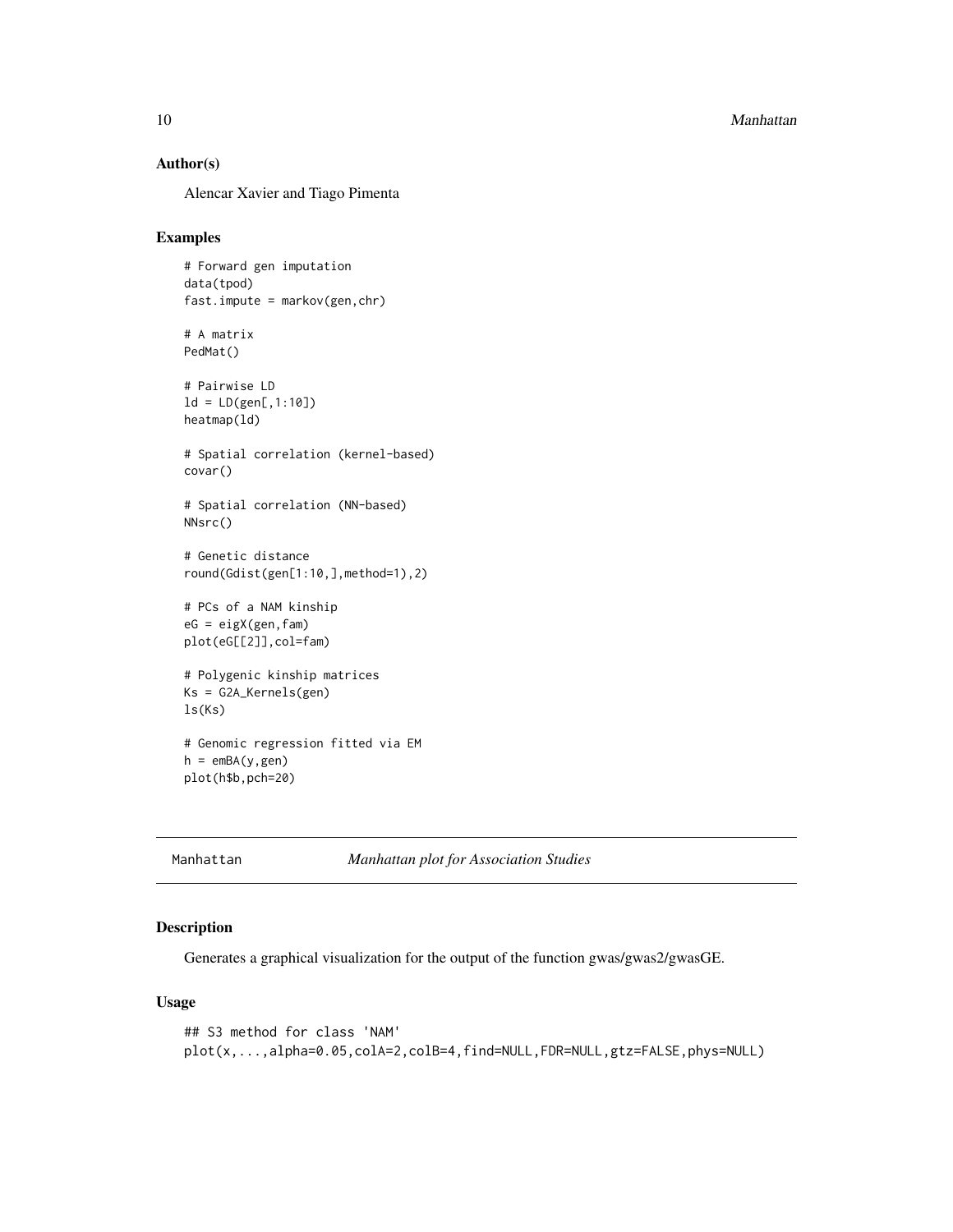#### <span id="page-10-0"></span>MLM Gibbs 11

#### Arguments

| $\mathsf{x}$ | Output of the gwas/gwas2 function.                                                                                                                                                                                                         |
|--------------|--------------------------------------------------------------------------------------------------------------------------------------------------------------------------------------------------------------------------------------------|
| $\cdots$     | Further arguments passed to or from other methods.                                                                                                                                                                                         |
| alpha        | Numberic. Significance threshold to display in the Manhattan plot.                                                                                                                                                                         |
| colA         | Color of odd chromosomes in the Manhattan plot.                                                                                                                                                                                            |
| colB         | Color of even chromosomes in the Manhattan plot.                                                                                                                                                                                           |
| find         | Integer. If provided, you can click on the specified number of hits in the Man-<br>hattan plot to obtain the name of the markers.                                                                                                          |
| <b>FDR</b>   | Null or numeric between zero and one. If provided, it will display the Manhattan<br>plot with Bonferroni threshold by chromosome, adjusted for the specified false<br>discovery rate (FDR). Thus, zero provides the Bonferroni correction. |
| gtz          | Logical. If TRUE, the argument FDR will just take into account markers with<br>p-value Greater Than Zero (GTZ).                                                                                                                            |
| phys         | Numeric vector with length equal to the number of markers. If provided, the<br>Manhattan plot is generated using the physical distance in the x axis.                                                                                      |

#### Author(s)

Alencar Xavier and William Beavis

#### Examples

```
data(tpod)
test=gwas2(y=y,gen=gen[,1:240],fam=fam,chr=chr[1:12])
par(mfrow=c(2,1))
```

```
# Example Manhattan 1
SIGNIF = 1+(2*test$PolyTest$lrt>4.9)
plot(x=test,pch=SIGNIF+3,lwd=SIGNIF,main="Example 2")
```

```
# Example Manhattan 2
plot(x=test,main="Example 3",pch=20,lwd=2)
Kern = ksmooth(1:240,test$PolyTest$lrt,bandwidth=1)
lines(Kern,type="l",lwd=2)
```
MLM Gibbs *Bayesian Mixed Model*

### Description

Mixed model solver through Bayesian Gibbs Sampling or iterative solution.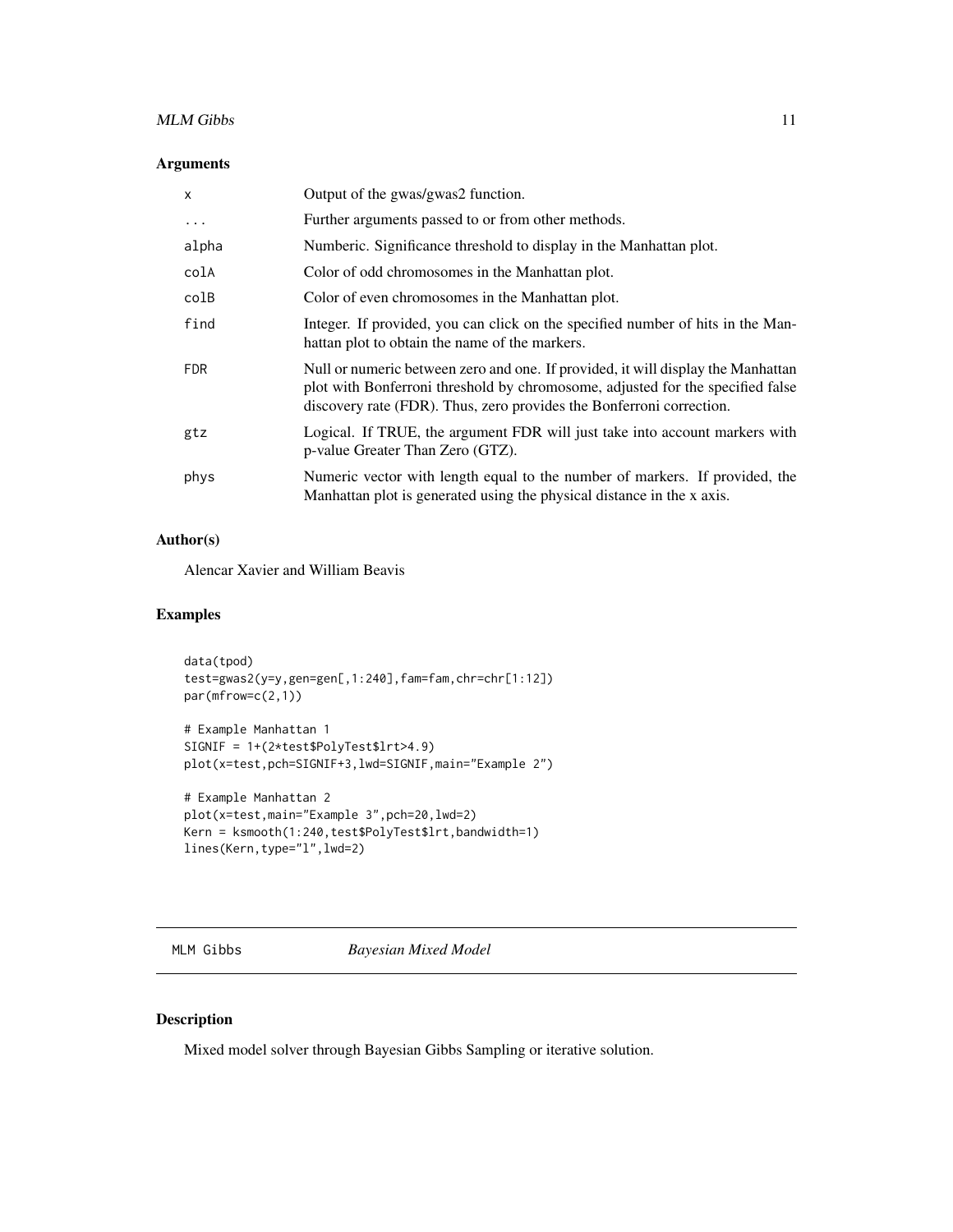#### Usage

```
gibbs(y,Z=NULL,X=NULL,iK=NULL,iR=NULL,Iter=1500,Burn=500,
      Thin=2,DF=5,S=0.5,nor=TRUE,GSRU=FALSE)
ml(y,Z=NULL,X=NULL,iK=NULL,iR=NULL,DF=5,S=0.5,nor=TRUE)
gibbs2(Y,Z=NULL,X=NULL,iK=NULL,Iter=150,Burn=50,Thin=1,DF=5,S=0.5,nor=TRUE)
```
#### Arguments

| У           | Numeric vector of observations $(n)$ describing the trait to be analyzed. NA is<br>allowed.                                                                                                  |
|-------------|----------------------------------------------------------------------------------------------------------------------------------------------------------------------------------------------|
| Ζ           | Right-hand side formula or list of numeric matrices $(n \text{ by } p)$ with incidence<br>matrices for random effect. NA is not allowed.                                                     |
| χ           | Right-hand side formula or incidence matrices $(n \text{ by } p)$ for fixed effect. NA is<br>not allowed.                                                                                    |
| iK          | Numeric matrix or list of numeric matrices $(p \text{ by } p)$ corresponding to the the<br>inverse kinship matrix of each random effect with $p$ parameters.                                 |
| iR          | Numeric matrix $(n \text{ by } n)$ corresponding to the inverse residual correlation ma-<br>trix.                                                                                            |
| Iter        | Integer. Number of iterations or samples to be generated.                                                                                                                                    |
| Burn        | Integer. Number of iterations or samples to be discarted.                                                                                                                                    |
| Thin        | Integer. Thinning parameter, used to save memory by storing only one every<br>'Thin' samples.                                                                                                |
| DF          | Integer. Hyperprior degrees of freedom of variance components.                                                                                                                               |
| S           | Integer or NULL. Hyperprior shape of variance components. If NULL, the hy-<br>perprior solution for the scale parameter is calculated as proposed by de los<br>Campos et al. (2013).         |
| nor         | Logical. If TRUE, it normilizes the response variable(s).                                                                                                                                    |
| <b>GSRU</b> | Logical. If TRUE, it updates the regression coefficient using Gauss-Seidel Resid-<br>ual Update (Legarra and Misztal 2008). Useful for p»n, but does not work when<br>iK or iR are provided. |
| Υ           | Numeric matrix of observations for multivariate mixed models. Each column<br>represents a trait. NA is allowed.                                                                              |

#### Details

The general model is  $y = Xb + Zu + e$ , where  $u = N(0, A\sigma 2a)$  and  $e = N(0, R\sigma 2e)$ . The function solves Gaussian mixed models in the Bayesian framework as described by Garcia-Cortes and Sorensen (1996) and Sorensen and Gianola (2002) with conjugated priors. The alternative function, "ml", finds the solution iteratively using the full-conditional expectation. The function "gibbs2" can be used for the multivariate case.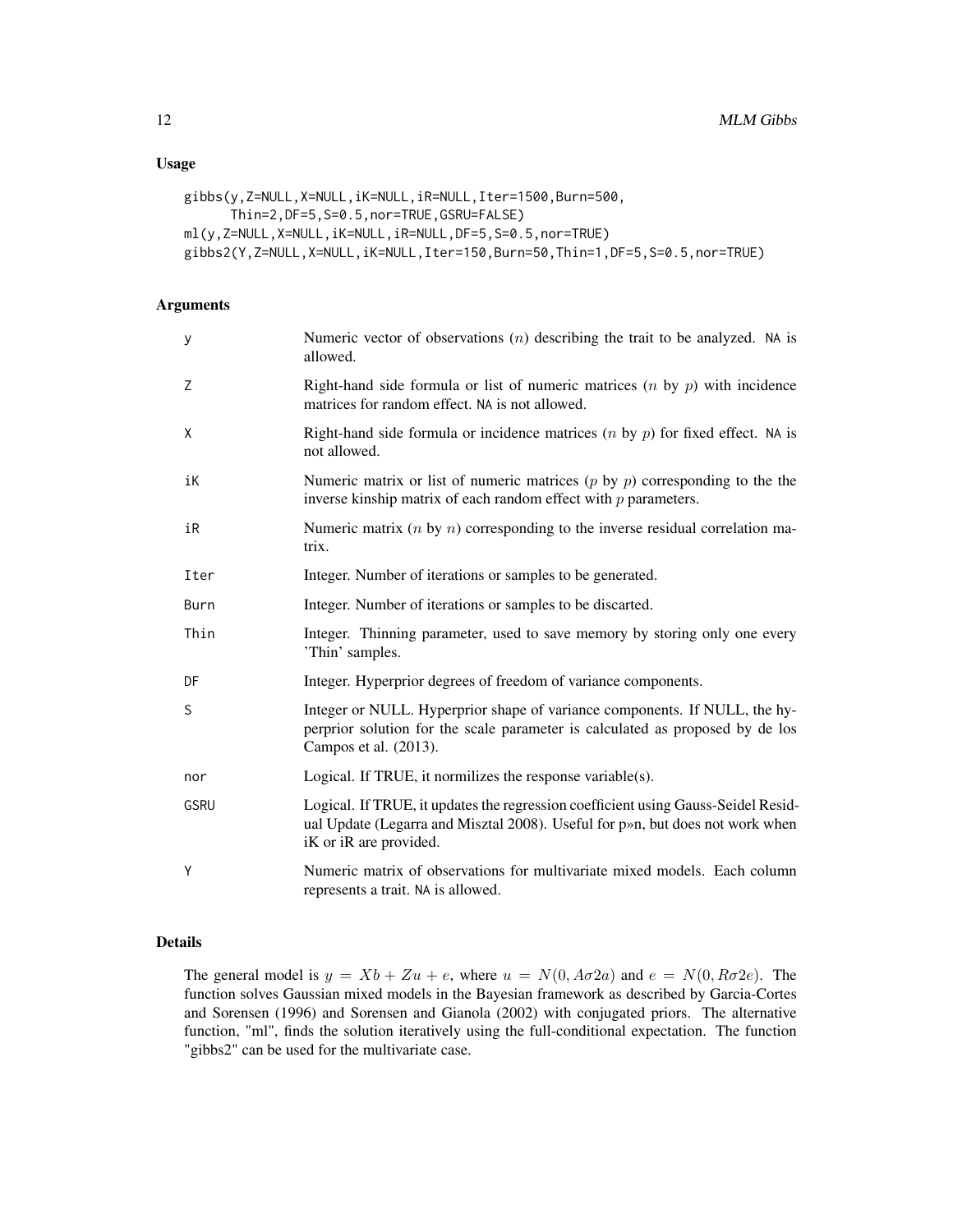#### $MLM$  Gibbs  $13$

#### Value

The function gibbs returns a list with variance components distribution a posteriori (Posterior.VC) and mode estimated (VC.estimate), a list with the posterior distribution of regression coefficients (Posterior.Coef) and the posterior mean (Coef.estimate), and the fitted values using the mean (Fit.mean) of posterior coefficients.

#### Author(s)

Alencar Xavier

#### References

de los Campos, G., Hickey, J. M., Pong-Wong, R., Daetwyler, H. D., and Calus, M. P. (2013). Whole-genome regression and prediction methods applied to plant and animal breeding. Genetics, 193(2), 327-345.

Legarra, A., & Misztal, I. (2008). Technical note: Computing strategies in genome-wide selection. Journal of dairy science, 91(1), 360-366.

Garcia-Cortes, L. A., and Sorensen, D. (1996). On a multivariate implementation of the Gibbs sampler. Genetics Selection Evolution, 28(1), 121-126.

Sorensen, D., & Gianola, D. (2002). Likelihood, Bayesian, and MCMC methods in quantitative genetics. Springer Science & Business Media.

#### Examples

data(tpod)

```
# Fitting GBLUP
K = tcrossprod(gen-1)K = K/mean(diag(K))iK = chol2inv(K)# FIT
test1 = gibbs(y, ik=iK, S=1)# PLOT
par(mfrow=c(1,3))
plot(test1$Fit.mean,y,pch=20,lwd=2,col=3,main='GBLUP')
plot(test1,col=4,lwd=2)
# Heritability
print(paste('h2 =',round(test1$VC.estimate[1]/sum(test1$VC.estimate),3)))
# Fitting RKHS
E = as_matrix(dist(gen))G = exp(-E^2/mean(E^2))EIG = eigen(G,symmetric = TRUE)
ev = 20
U = EIG$vectors[, 1:ev]iV = diag(1/EIG$values[1:ev])
# FIT
test2 = gibbs(y, Z=U, ik=iV, S=1)# PLOT
```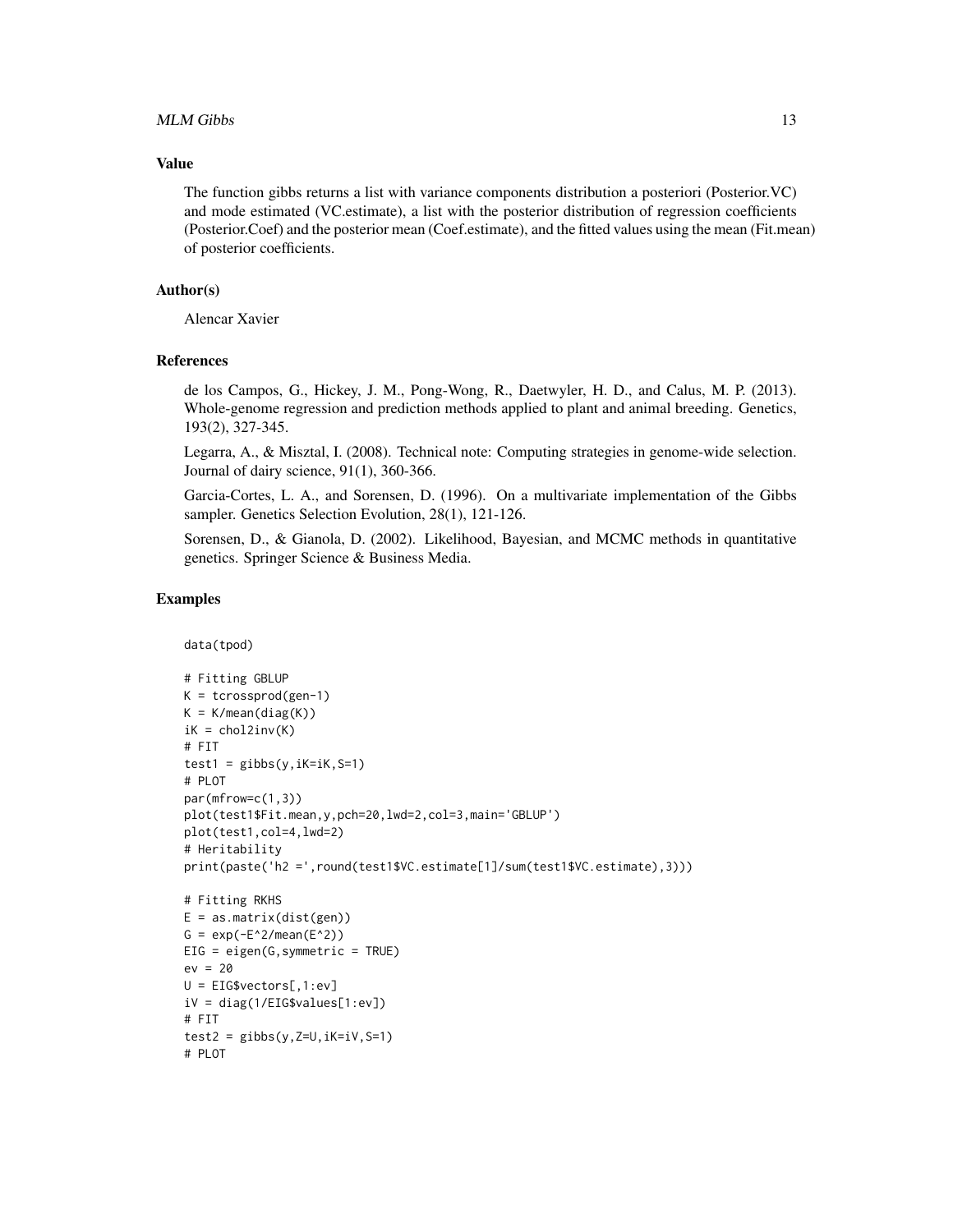```
par(mfrow=c(1,3))
plot(test2$Fit.mean,y,pch=20,lwd=2,col=2,main='RKHS')
plot(test2,col=3,lwd=2)
# Heritability
print(paste('h2 =',round(test2$VC.estimate[1]/sum(test2$VC.estimate),3)))
```
#### MLM REML *Restricted Maximum Likelihood*

#### Description

Univariate REML estimators and variance components for a single random variable fitted by an EMMA-like algorithm.

#### Usage

```
reml(y,X=NULL,Z=NULL,K=NULL)
MCreml(y,K,X=NULL,MC=300,samp=300)
```
#### Arguments

|      | Numeric vector of observations $(n)$ describing the trait to be analyzed. NA is<br>allowed.                                    |
|------|--------------------------------------------------------------------------------------------------------------------------------|
| X    | Formula or incidence matrix $(n \text{ by } p)$ for fixed effect. NA is not allowed.                                           |
|      | Formula or numeric matrix $(n \text{ by } p)$ that corresponds to the incidence matrix of<br>random effect. NA is not allowed. |
| К    | Numeric matrix $(p \text{ by } p)$ . Kinship matrix for random effect with p parameters.<br>NA is not allowed.                 |
| МC   | Number of sampling procedures to estimate variance components using MCreml.                                                    |
| samp | Sample size of the sampling procedure to estimate variance components using<br>MCreml.                                         |

#### Details

Solve mixed models with a single random effects minizing the log restricted maximum likelihood (REML) using the EMMA algorithm (Kang et al 2008). Prediction of random coefficients for ridge-type model are performed according to VanRaden (2008), and kernel-type model via RKHS according to de los Campos et al. (2010).

If y is a matrix with multiple traits, the fuctions solves the mixed model via an ECM algorithm adapted from the EMMREML package (Akdemir and Godfrey 2014).

MCreml is based on subsampling with samp observations at a time, repeating the procedure MC times. Subsampling is a common Monte Carlo strategy to reduce the computational burden to estimate variance components in large datasets.

<span id="page-13-0"></span>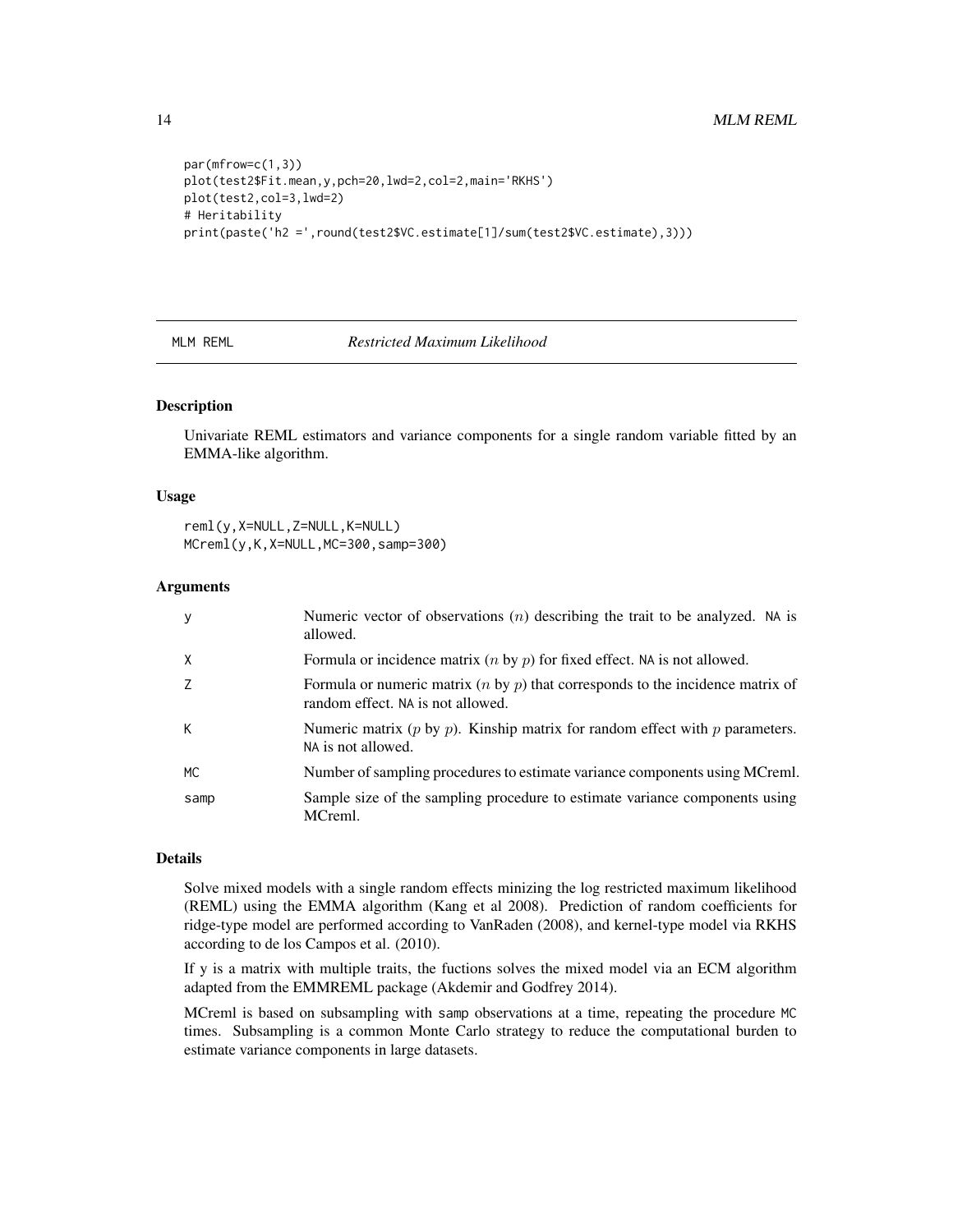#### <span id="page-14-0"></span>MLM Trials 15

#### Value

The function reml returns a list with variance components and heritability (VC), fixed effect coefficients and standard variations (Fixed) and estimated breeding values (EBV).

#### Author(s)

Alencar Xavier, Tiago Pimenta and Shizhong Xu

#### References

Akdemir, D., and O. U. Godfrey (2014) EMMREML: Fitting Mixed Models with Known Covariance Structures. R Package Version 2.0. Available at: http://CRAN.R-project.org/package=EMMREML.

de los Campos, G., Gianola, D., Rosa, G. J., Weigel, K. A., & Crossa, J. (2010). Semi-parametric genomic-enabled prediction of genetic values using reproducing kernel Hilbert spaces methods. Genetics Research, 92(04), 295-308.

Kang, H. M., Zaitlen, N. A., Wade, C. M., Kirby, A., Heckerman, D., Daly, M. J., & Eskin, E. (2008). Efficient control of population structure in model organism association mapping. Genetics, 178(3), 1709-1723.

VanRaden, P. M. (2008). Efficient methods to compute genomic predictions. Journal of dairy science, 91(11), 4414-4423.

#### Examples

```
# Fitting a random model
data(tpod)
FIT = reml(y=y, Z=~as.factor(fam))# Fitting GBLUP
G = tcrossprod(gen)
G = G/mean(diag(G))GBLUP = reml(y=y,K=G)
```
MLM Trials *Genomic mixed model*

#### Description

This function was developed to solve a mixel model for multi-environmental trials and/or replicated trials when genomic is available. The model includes a semi-parametric term to account for spatial variation when the field layout of the experiment is know. Covariates (fixed effects), genetics (random effect) and spatial term are fitted all in a single step.

#### Usage

```
gmm(y,gen,dta=NULL,it=500,bi=200,th=1,model="BRR",...)
```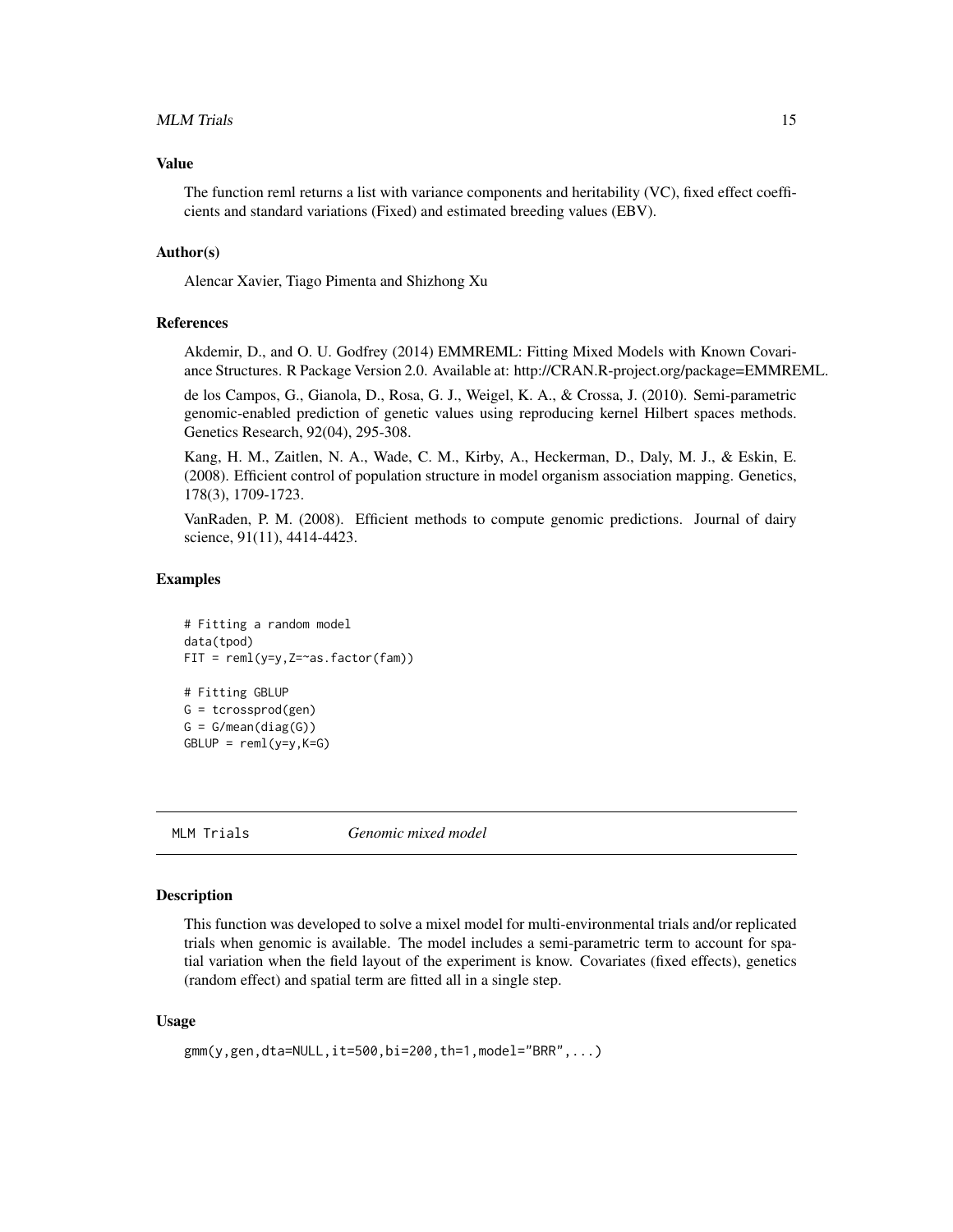#### Arguments

| У     | Numeric vector of phenotypes of length <i>obs</i> (missing values are allowed). NA is<br>allowed.                                                                                                                                                                                                                                                                                                                                                                                                                                                                                                                                                         |
|-------|-----------------------------------------------------------------------------------------------------------------------------------------------------------------------------------------------------------------------------------------------------------------------------------------------------------------------------------------------------------------------------------------------------------------------------------------------------------------------------------------------------------------------------------------------------------------------------------------------------------------------------------------------------------|
| gen   | Numeric matrix, with dimension $n \times p$ . Attention: Rows must be named with<br>genotype IDs. Missing values are replaced by the SNP expectation.                                                                                                                                                                                                                                                                                                                                                                                                                                                                                                     |
| dta   | Data frame with <i>obs</i> number of rows containg the genotype ID, spatial informa-<br>tion and any other set covariates. Make sure to add a column called "ID" (with<br>capital letters) informing the genotype ID with some match in the object gen.<br>For the spatial adjustment, it is necessary to add three numeric columns (not<br>factors) to dta: "Block", "Row" and "Col" (case sensitive), where Block may<br>refer to a field block or an enviroment without blocks Therefore, make sure that<br>blocks from different environments are named differently. Row and Col provide<br>the coordinates for the identification of neighbor plots. |
| it    | Integer. Total numeric of MCMC iterations used to fit the model.                                                                                                                                                                                                                                                                                                                                                                                                                                                                                                                                                                                          |
| bi    | Integer. Burn-in of MCMC iterations, i.e., number of iteration to be discarted<br>prior to model convergence.                                                                                                                                                                                                                                                                                                                                                                                                                                                                                                                                             |
| th    | Integer. Thinning parameter: saves only 1 interation every th. Thinning is used<br>to reduce the auto-correlation between Markov chains.                                                                                                                                                                                                                                                                                                                                                                                                                                                                                                                  |
| model | Prediction model: The options are: BRR, BayesA, BLASSO, Average, GBLUP, RKHS<br>and RF.                                                                                                                                                                                                                                                                                                                                                                                                                                                                                                                                                                   |
| .     | Pass arguments to the function that builds the spatial splines NNsrc: rho and<br>dist. By default, rho=1 and dist=3. To check how it looks like in the field, type<br>NNsrc(rho=1,dist=3). If model="RF", it also passes the setting of random<br>forest: number of trees (NTR=50), sample size (SSZ=80), max nodes (MNO=10),<br>node size (NSZ=4), number of variables (MTR=50), importance sampling (IMP=TRUE)<br>and replacement (RPL=TRUE).                                                                                                                                                                                                           |

#### Details

The general model is  $y = Xb + Zu + f(x) + e$ , where y is the response variable, Xb refers to the fixed effects, Zu regards the genetic effect,  $f(x)$  represents the field variation, and e is the vector of residuals. In this model  $u$  is a link function that represents the genetic component, which depends on the model specified.

For whole-genome regression models (BRR, BLASSO, BayesA, Average),  $u = Ma$ , where M is the matrix of genotypes. For kernel models (RKHS and GBLUP),  $u = N(0, K\sigma 2a)$ , where K is either a Gaussian kernel (RKHS) or a linear kernel (GBLUP). For the non-parametric model (RF),  $u$  is updated every round of MCMC and prediction on unobseved genotyped are performed in every round of MCMC and average out in the end. To avoid over-representation of genotypes,  $u$  is not weighted according to the number of observations of each genotype.

Unobserved genotypes not provided in dta but provided in gen are predicted in the output of the function. Genotypes without genotypic information are transfered to the fixed effect (eg. checks). Missing loci are imputed with the expectation. If dta is not provided, the function will work as a regular genomic prediction model, so the length of y must match the number of rows of gen.

In whole-genome regression models, the regularization of the genetic term is either based on chosen prior (t, Gaussian or Laplace) or through the average of three priors. Gaussian (from ridge regression), t (from BayesA) and Laplace (from Bayesian LASSO). Kernel models (GBLUP and RKHS)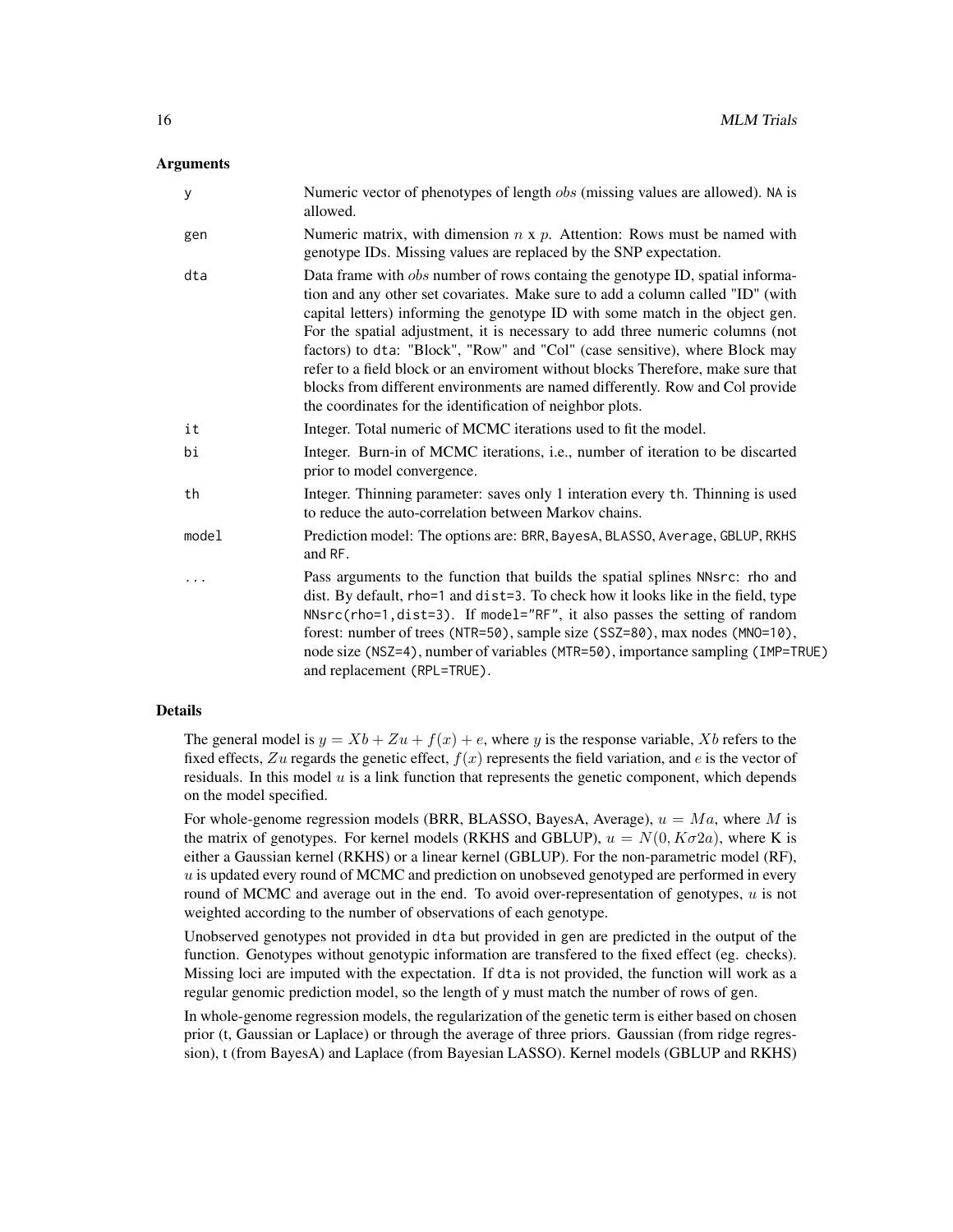#### <span id="page-16-0"></span>Reference 17

are regularized as Gaussian process, which is similar to a ridge regression of Eigenvectors where the regularization of Eigenpairs also relies on the Eigenvalues. Random forest is, at some extend, regularized by multiple parameters including sample size (SSZ), numer of trees (NTR), number of variables (MTR), etc.

If there is a large number of trials and users acknowledge the necessity of sparse matrices, we recommend installing the Matrix package and run the following code that enables sparsity:

```
source(system.file("add","sparseGMM.R",package="NAM"))
```
#### Value

The function gmm returns a list containing the fitted values (hat), observed values (obs), intercept (mu, incidence matrix of genotypes (Z) and the vector of breeding values (EBV). If fixed effects are provided, it also returns the design matrices and coefficients of fixed effects (X,b). If the model was kernel or regression, output will include the random effect coefficients (g), variance components of markers (Vg) and residuals (Ve). Kernel models regress the Eigenvectors of the kernel, weighted by the Eigenvalue. The coefficient (cxx) used in the BRR model to convert marker variance  $Vb$  into genetic variance  $Va$ . If spatial information is provided, the output includes the fitted spatial term (sp).

#### Author(s)

Alencar Xavier

#### Examples

```
# For a demo with wulti-environmental trial type:
# demo(fittingMET)
# Checking heritability
data(tpod)
fit = gmm(y,gen, model = 'BRR')fit$Vg*fit$cxx / (fit$Vg*fit$cxx+fit$Ve)
```
Reference *Changing the Reference Genotype*

#### Description

Function changes the reference genotype. For NAM populations, this function must be used when genotypes are coded according to the reference genome instead of the standard parent.

#### Usage

```
reference(gen, ref = NULL)
```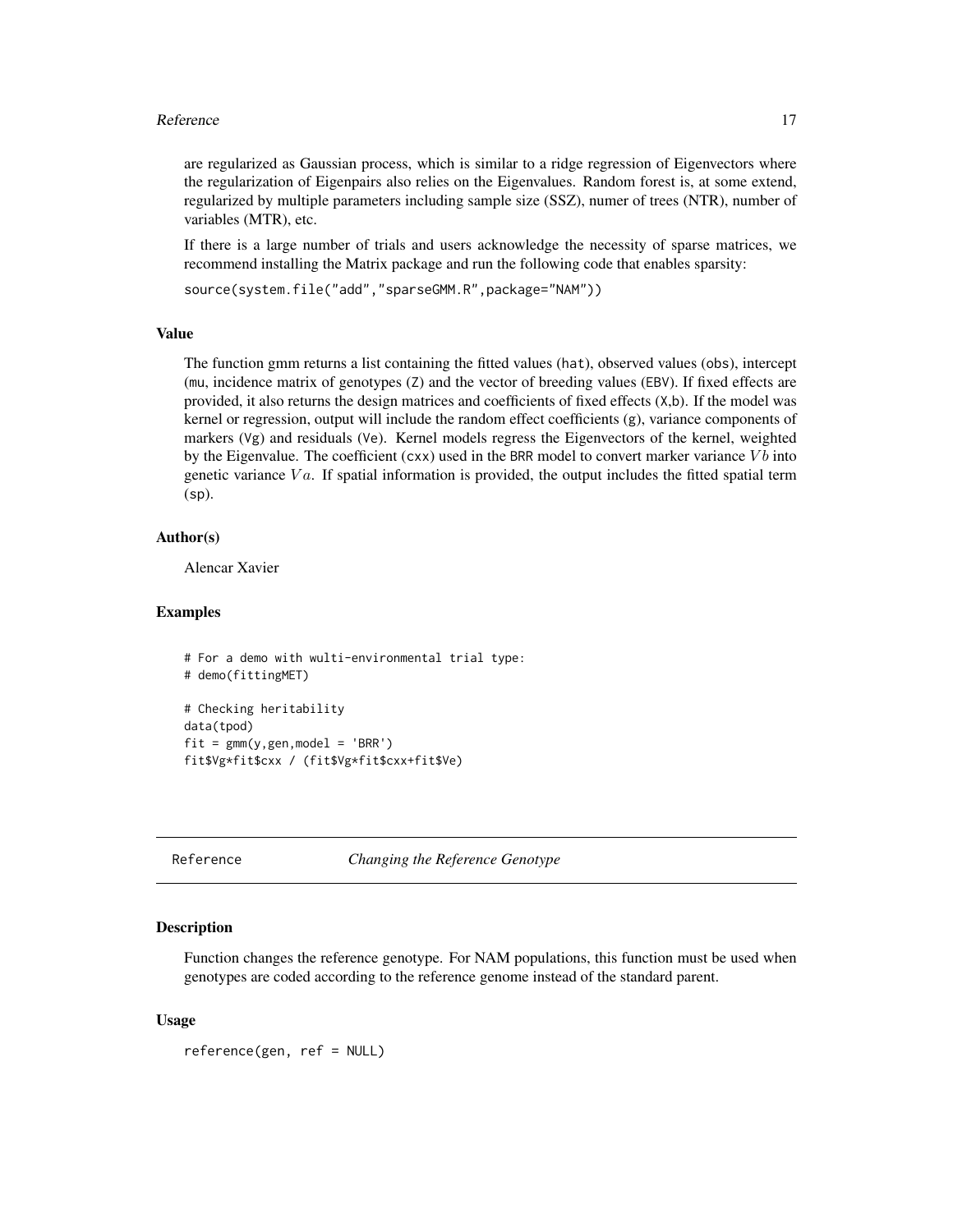#### <span id="page-17-0"></span>Arguments

| gen | Numeric matrix containing the genotypic data. A matrix with $n$ rows of observa-<br>tions and $(m)$ columns of molecular markers. SNPs must be coded as 0, 1, 2.     |
|-----|----------------------------------------------------------------------------------------------------------------------------------------------------------------------|
| ref | Numeric vector of length n with elements coded as $\theta$ , 1, 2, it represents the<br>genotypic information of a new reference genotype. Default assumes that more |
|     | frequent allele represents the reference genome.                                                                                                                     |

#### Details

If genotypes are coded based on the refence genome, NAM analysis are optimized by using the standard parent as reference to allele coding. If the reference is not provided, the function codes 2 the allele with major frequency and 0 the minor allele, such that the association studies can compute interaction between subpopulation and minor allele.

#### Value

Returns a recoded gen matrix

#### Author(s)

Alencar Xavier

#### Examples

data(tpod) gen=reference(gen=gen,ref=NULL)

SNP H2 *SNP heritability*

#### Description

Calculates the ability of markers to carry a gene (Foneris et al. 2015). The index is also an indicator of Mendelian segregation.

#### Usage

```
snpH2(gen,K=NULL)
```

| gen | Numeric matrix containing the genotypic data. A matrix with $n$ rows of obser-<br>vations and $(m)$ columns of molecular markers.                                                                                                                                     |
|-----|-----------------------------------------------------------------------------------------------------------------------------------------------------------------------------------------------------------------------------------------------------------------------|
| K   | Optional. Numeric matrix containing the genetic relationship matrix. A square<br>and symmetric matrix $(nxn)$ with the same observations as the matrix gen, also<br>in the same order. If not provided, the kinship matrix is estimated from the<br>genotypic matrix. |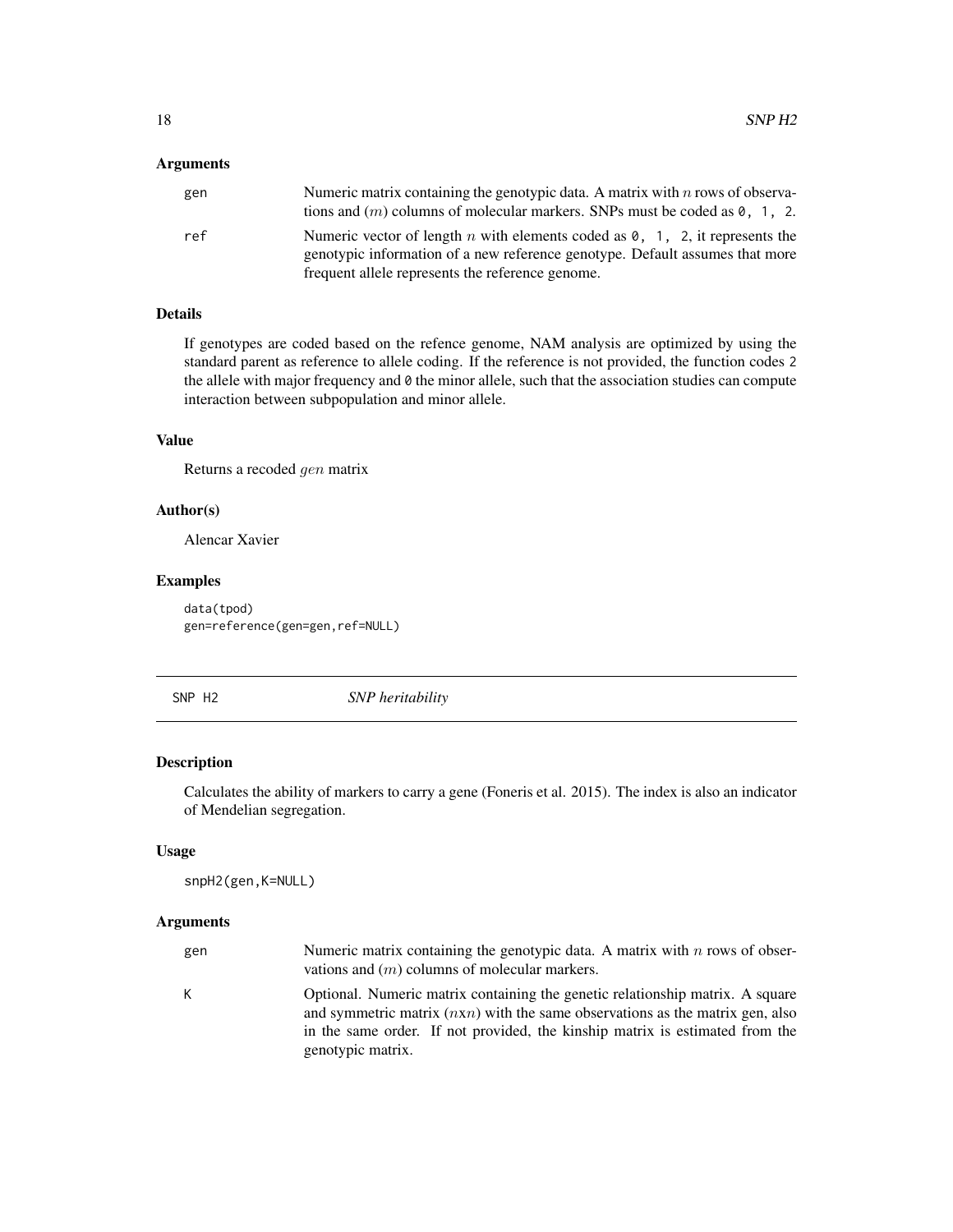#### <span id="page-18-0"></span> $SNP QC$  19

#### Value

Numeric vector containing the heritability of each markers. Foneris et al. (2015) recommends to avoid using markers with index lower than 0.98.

#### Author(s)

Alencar Xavier

#### References

Forneris, N. S., Legarra, A., Vitezica, Z. G., Tsuruta, S., Aguilar, I., Misztal, I., & Cantet, R. J. (2015). Quality Control of Genotypes Using Heritability Estimates of Gene Content at the Marker. Genetics 199(3):675-681.

#### Examples

data(tpod) Heritability=snpH2(gen) plot(Heritability,chr=chr)

SNP QC *SNP Quality Control*

#### Description

A function for quality control. It may be used to count/remove neighbor repeated SNPs and markers with MAF lower than a given threshold. This function is also used for imputations.

#### Usage

snpQC(gen,psy=1,MAF=0.05,misThr=0.8,remove=TRUE,impute=FALSE)

| gen    | Numeric matrix containing the genotypic data. A matrix with $n$ rows of observa-<br>tions and $(m)$ columns of molecular markers. SNPs must be coded as $0, 1, 2, $<br>for founder homozigous, heterozigous and reference homozigous. NA is allowed. |
|--------|------------------------------------------------------------------------------------------------------------------------------------------------------------------------------------------------------------------------------------------------------|
| psy    | Tolerance parameter for markers in Perfect SYymmetry (psy). This QC remove<br>identical markers (aka. full LD) that carry the same information. Default is 1,<br>which removes only SNPs 100% equal to its following neighbor.                       |
| MAF    | Minor Allele Frequency. Default is 0.05. Useful to inform or remove markers<br>below the MAF threshold. Markers with standard deviation below the MAF<br>threshold will be also removed.                                                             |
| misThr | Missing value threshold. Default is 0.8, removing markers with more than 80<br>percent missing values.                                                                                                                                               |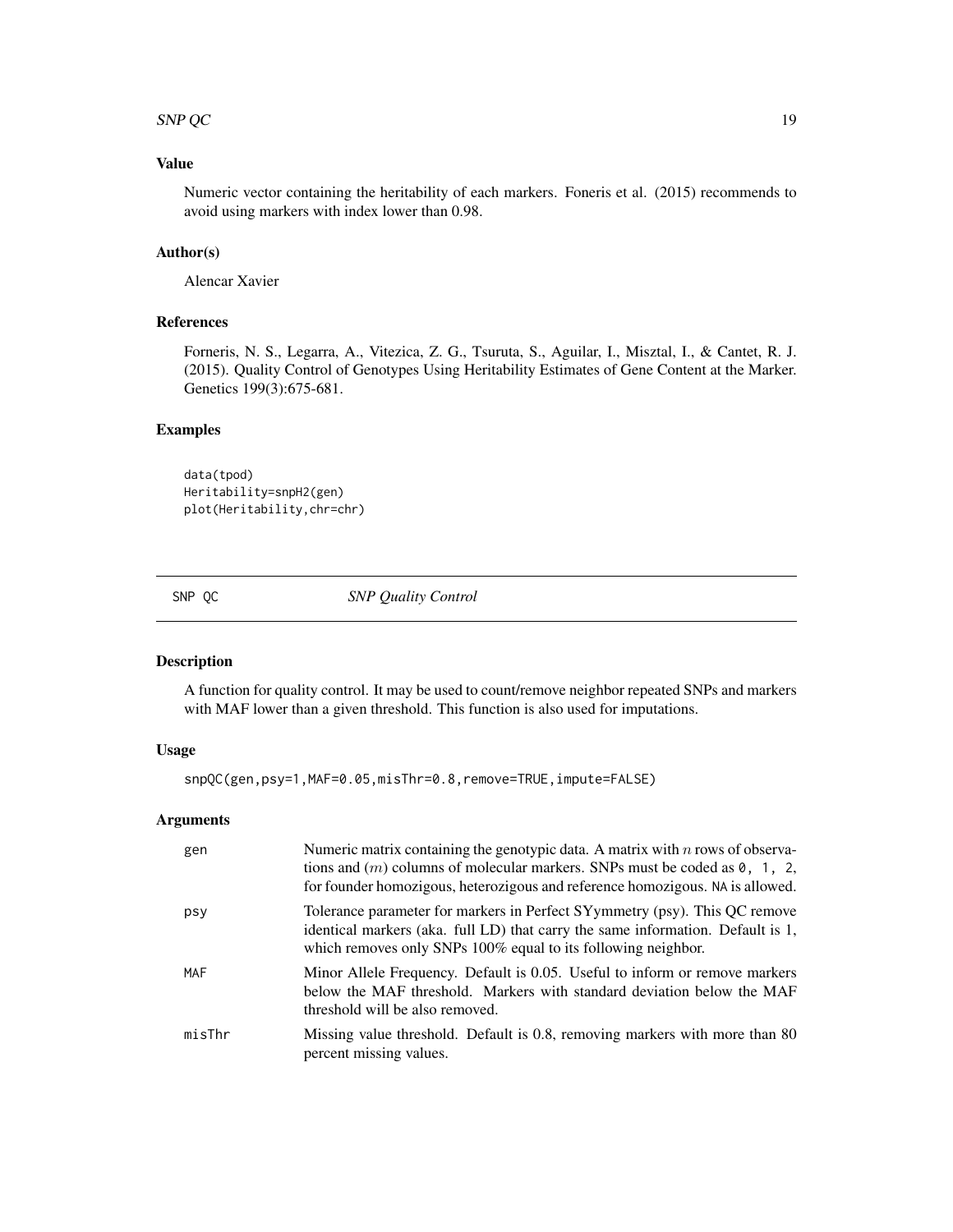<span id="page-19-0"></span>

| remove | Logical. Remove SNPs due to PSY or MAF.                                                                                                                             |
|--------|---------------------------------------------------------------------------------------------------------------------------------------------------------------------|
| impute | If TRUE, impute missing values using Random Forest adapted from the pack-<br>age missForest (Stekhoven and Buhlmann 2012) as suggested by Rutkoski et al<br>(2013). |

#### Value

Returns the genomic matrix without missing values, redundancy or low MAF markers.

#### Author(s)

Alencar Xavier, Katy Rainey and William Muir

#### References

Rutkoski, J. E., Poland, J., Jannink, J. L., & Sorrells, M. E. (2013). Imputation of unordered markers and the impact on genomic selection accuracy. G3: Genes| Genomes| Genetics, 3(3), 427-439.

Stekhoven, D. J. and Buhlmann, P. 2012. MissForest - nonparametric missing value imputation for mixed-type data. Bioinformatics, 28(1), 112-118.

#### Examples

```
data(tpod)
gen=reference(gen)
gen=snpQC(gen=gen,psy=1,MAF=0.05,remove=TRUE,impute=FALSE)
```
WGR *Whole-genome Regression*

#### Description

Univariate model to find breeding values through regression with optional resampling techniques.

#### Usage

```
wgr(y,gen,it=1500,bi=500,th=1,bag=1,rp=FALSE,iv=FALSE,pi=0,df=5,R2=0.5,
    eigK=NULL,VarK=0.95,verb=FALSE)
ben(y,gen,it=750,bi=250,th=1,bag=0.80,alpha=0.5,wpe=50,MH=FALSE,verb=TRUE)
```

| y   | Numeric vector of observations $(n)$ describing the trait to be analyzed. NA is<br>allowed.                                       |
|-----|-----------------------------------------------------------------------------------------------------------------------------------|
| gen | Numeric matrix containing the genotypic data. A matrix with $n$ rows of obser-<br>vations and $(m)$ columns of molecular markers. |
| it  | Integer. Number of iterations or samples to be generated.                                                                         |
| bi  | Integer. Burn-in, the number of iterations or samples to be discarted.                                                            |
|     |                                                                                                                                   |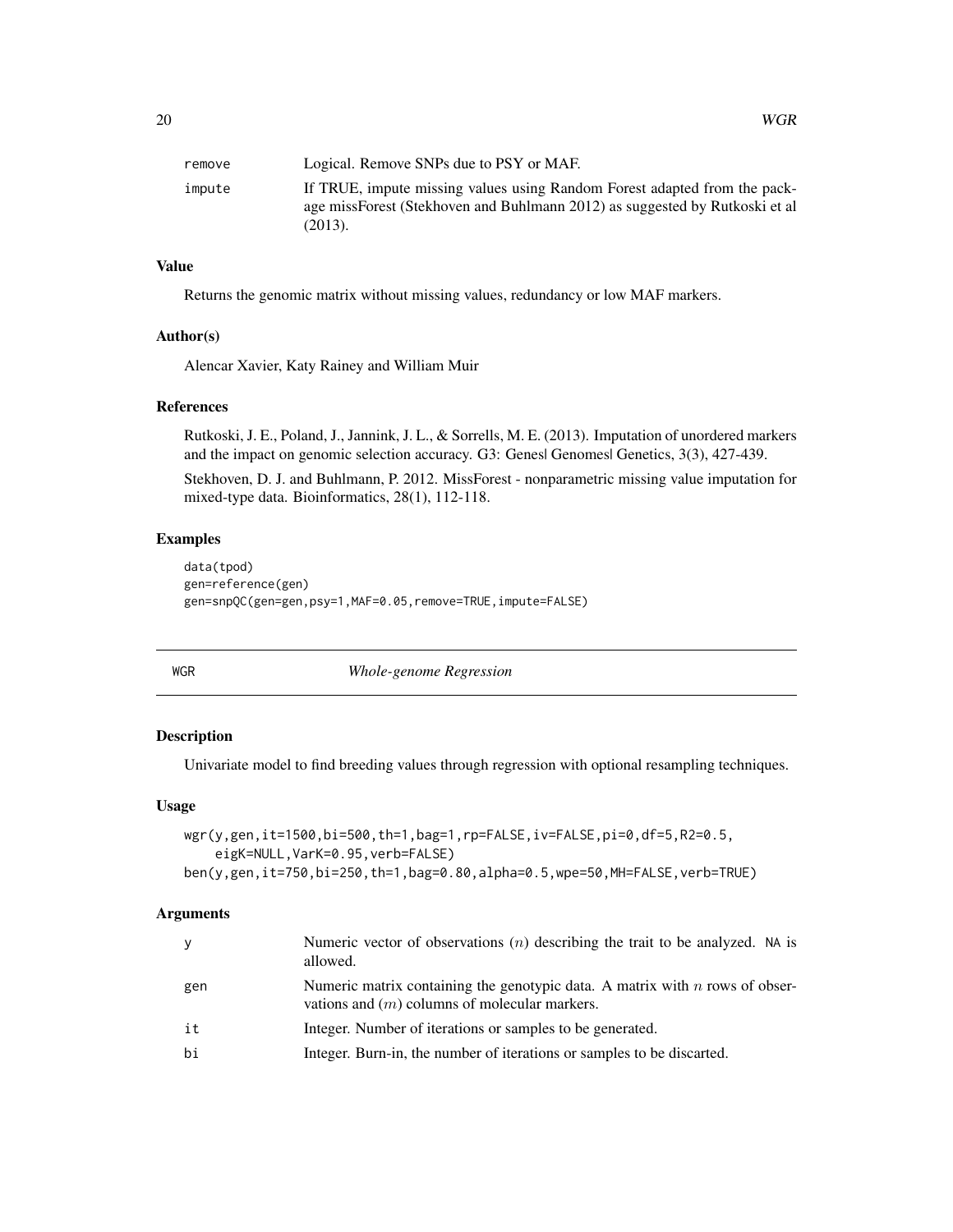| th             | Integer. Thinning parameter, used to save memory by storing only one every<br>'th' samples.                                                                                                                                                                                                                                                                                          |
|----------------|--------------------------------------------------------------------------------------------------------------------------------------------------------------------------------------------------------------------------------------------------------------------------------------------------------------------------------------------------------------------------------------|
| bag            | If different than one $(=$ complete data), it indicates the proportion of data to<br>be subsampled in each Markov chain. For datasets with moderate number of<br>observations, values of bag from 0.30 to 0.60 may speed up computation without<br>losses in predicion properties. This argument enable users to enhance MCMC<br>through SBMC (subssampling bootstrap Markov chain). |
| rp             | Logical. Use replacement for bootstrap samples when bag is different than one.                                                                                                                                                                                                                                                                                                       |
| iv             | Logical. Assign markers independent variance. If true, turns the default model<br>BLUP into BayesA. For this model, the shape parameter is conjugated by a<br>gamma with hyperpriors calculated based on the R2 rule.                                                                                                                                                                |
| рi             | Value between 0 and 1. If greater than zero it activates variable selection, where<br>markers have expected probability pi of having null effect, in other words, the<br>lower the value of pi the more stringent the variable selection is. Attention:<br>Implementation of variable selection is still under development.                                                          |
| df             | Hyperprior degrees of freedom of variance components.                                                                                                                                                                                                                                                                                                                                |
| R <sub>2</sub> | Expected R2, used to calculate the prior shape as proposed by de los Campos et<br>al. (2013).                                                                                                                                                                                                                                                                                        |
| eigK           | Output of function 'eigen'. Spectral decomposition of the kernel used to com-<br>pute the polygenic term.                                                                                                                                                                                                                                                                            |
| VarK           | Numeric between 0 and 1. For reduction of dimensionality. Indicates the pro-<br>portion of variance explained by Eigenpairs used to fit the polygenic term.                                                                                                                                                                                                                          |
| verb           | Logical. If verbose is TRUE, function displays MCMC progress bar.                                                                                                                                                                                                                                                                                                                    |
| alpha          | Numeric between 0 and 1. Starting value of alpha parameter for the bagging<br>elastic net model, where 0 is ridge $(L2)$ and 1 is lasso $(L1)$ .                                                                                                                                                                                                                                     |
| wpe            | Weight of prediction error sum of squared for the jump function that defines<br>alpha in the bagging elastic net model.                                                                                                                                                                                                                                                              |
| MH             | Logical. If TRUE, the search for alpha is performed via Metropolis-Hastings. If<br>FALSE, acceptance-rejection.                                                                                                                                                                                                                                                                      |

#### Details

The model for the whole-genome regression is as follows:

$$
y = mu + Xg + u + e
$$

where y is the response variable, mu is the intercept, X is the genotypic matrix,  $g$  is the regression coefficient as the product of bxd, b is the effect of an allele substitution, d is an indicator variable that define whether or not the marker should be included into the model,  $u$  is the polygenic term and e is the residual term.

Users can obtain four WGR methods out of this function: BRR ( $pi=0$ , $iv=F$ ), BayesA ( $pi=0$ , $iv=T$ ), BayesB (pi=0.01,iv=T) and BayesC (pi=0.01,iv=F). The full theoretical basis of each model is described by de los Campos et al. (2013).

Gibbs sampler that updates regression coefficients is adapted from GSRU algorithm (Legarra and Misztal 2008). The variable selection works through the unconditional prior algorithm proposed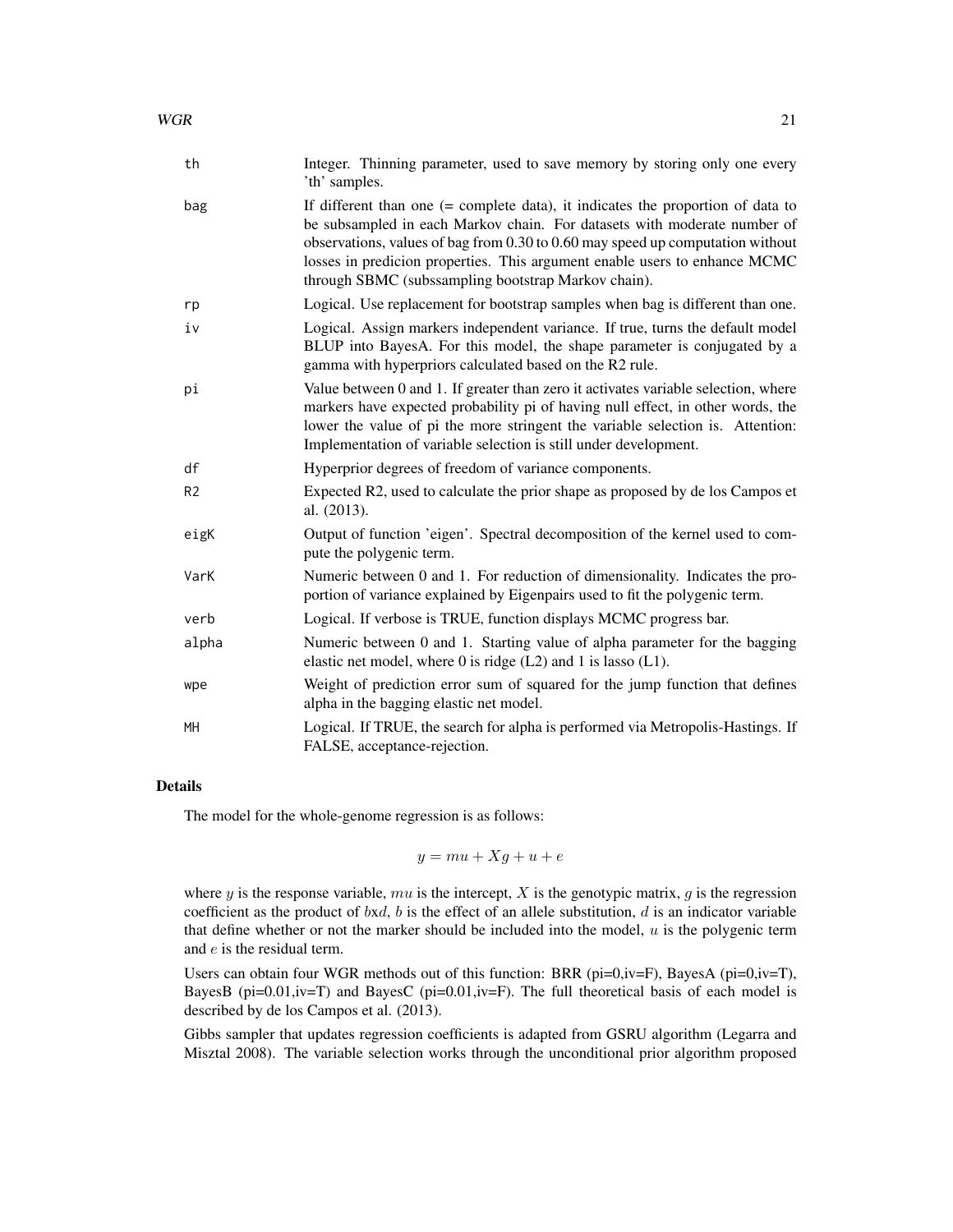by Kuo and Mallick (1998). The polygenic term is solved by Bayesian algorithm of reproducing kernel Hilbert Spaces proposed by de los Campos et al. (2010).

The model for the bagging elastic net (ben) is as follows:

 $y = mu + Xb + e$ 

Elastic net is controlled by two parameters, alpha and lambda. Lambda is analytically estimated as the ratio between residual variance and parameter variance ( $\lambda = Ve/Vb$ ). Variance components and regression coefficients are updated as a Bayesian ridge regression. Alpha is found through random walk: A new value of alpha is proposed in each MCMC round. The acceptance of the new value depends on the algorithm (Metropolis-Hastings or Acceptance-Rejection), and the probability of a new value of alpha to be accepted is based on the Elastic-Net loss function and out-of-bag prediction error. Unfortunately, there is a computation burden associated to the fact that the regression coefficients are updated for the current and new value of alpha.

#### Value

The function wgr returns a list with expected value from the marker effect  $(b)$ , probability of marker being in the model (d), regression coefficient (g), variance of each marker (Vb), the intercept (mu), the polygene (u) and polygenic variance ( $Vk$ ), residual variance ( $Ve$ ) and the fitted value (hat).

#### Author(s)

Alencar Xavier

#### References

de los Campos, G., Hickey, J. M., Pong-Wong, R., Daetwyler, H. D., and Calus, M. P. (2013). Whole-genome regression and prediction methods applied to plant and animal breeding. Genetics, 193(2), 327-345.

de los Campos, G., Gianola, D., Rosa, G. J., Weigel, K. A., & Crossa, J. (2010). Semi-parametric genomic-enabled prediction of genetic values using reproducing kernel Hilbert spaces methods. Genetics Research, 92(04), 295-308.

Kuo, L., & Mallick, B. (1998). Variable selection for regression models. Sankhya: The Indian Journal of Statistics, Series B, 65-81.

Legarra, A., & Misztal, I. (2008). Technical note: Computing strategies in genome-wide selection. Journal of dairy science, 91(1), 360-366.

#### Examples

```
data(tpod)
gen = gen[,seq(1,376,5)]
# BLUP
BRR = wgr(y,gen,iv=FALSE,pi=0,bag=0.5,rp=TRUE,it=400,bi=50)
cor(y,BRR$hat)
```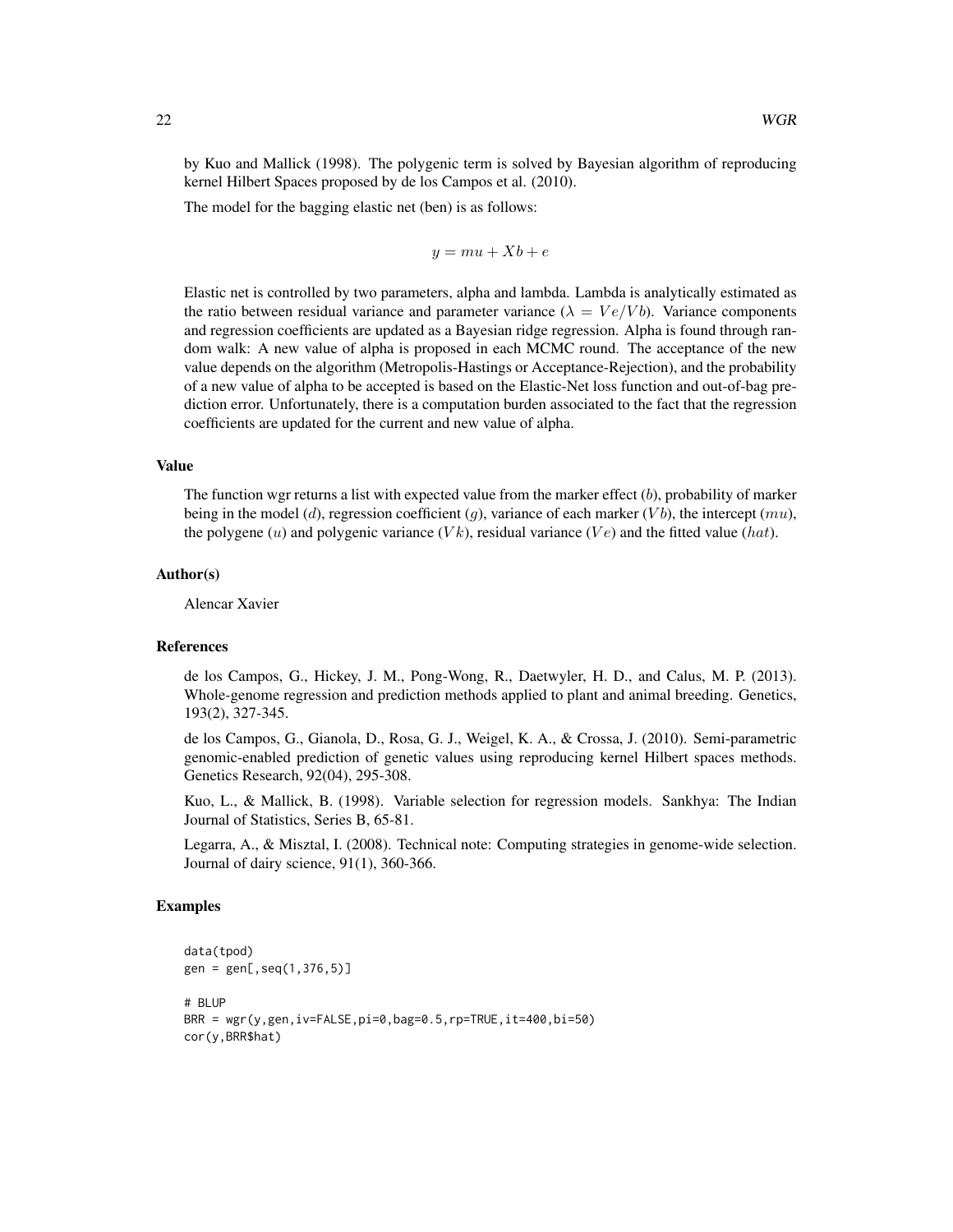#### $WGR$  23

```
# BayesA
BA = wgr(y,gen,iv=TRUE,pi=0,bag=0.5,rp=TRUE,it=400,bi=50)
cor(y,BA$hat)
# BayesB
BB = wgr(y,gen,iv=TRUE,pi=.01,bag=0.5,rp=TRUE,it=400,bi=50)
cor(y,BB$hat)
# BayesC
BC = wgr(y,gen,iv=FALSE,pi=.01,bag=0.5,rp=TRUE,it=400,bi=50)
cor(y,BC$hat)
```
# Bayes Elastic Net BEN =  $ben(y,gen,it=200,bi=50)$ cor(y,BEN\$hat)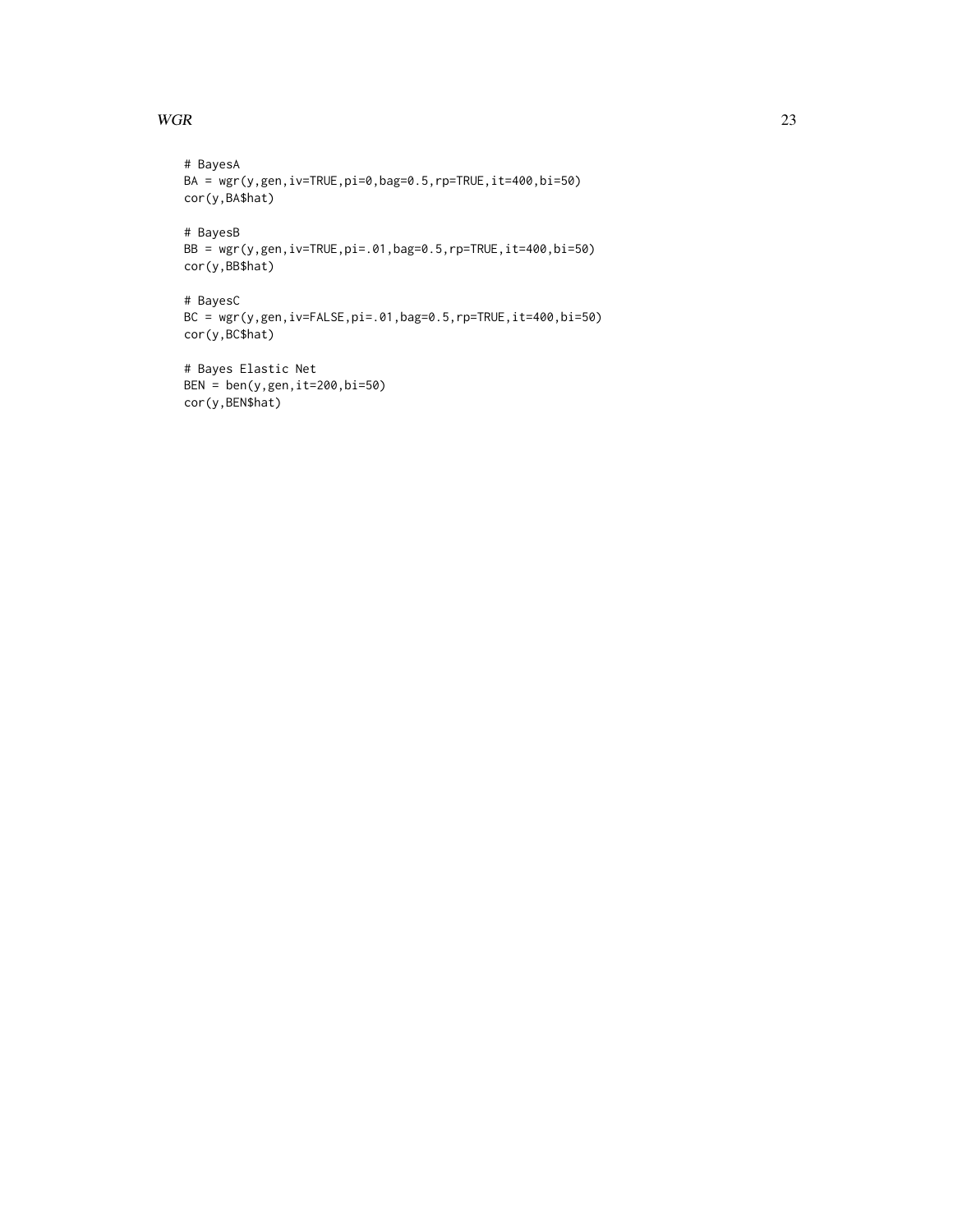# <span id="page-23-0"></span>Index

∗Topic BGS MLM Gibbs , [11](#page-10-0) MLM Trials, [15](#page-14-0) NAM-package, [2](#page-1-0) ∗Topic BLUP Duplicates , [4](#page-3-0) GWAS, [6](#page-5-0) MLM Gibbs , [11](#page-10-0) MLM REML, [14](#page-13-0) MLM Trials, [15](#page-14-0) NAM-package, [2](#page-1-0) ∗Topic Fst FST , [5](#page-4-0) ∗Topic GWAS Duplicates , [4](#page-3-0) GWAS, [6](#page-5-0) Manhattan , [10](#page-9-0) NAM-package, [2](#page-1-0) ∗Topic NAM Duplicates , [4](#page-3-0) GWAS, [6](#page-5-0) Manhattan , [10](#page-9-0) NAM-package, [2](#page-1-0) ∗Topic REML MLM REML, [14](#page-13-0) NAM-package, [2](#page-1-0) .Random.seed *(*Internals *)* , [9](#page-8-0) ben *(*WGR *)* , [20](#page-19-0)

calcSize *(*Internals *)* , [9](#page-8-0) chr *(*Dataset 1 *)* , [3](#page-2-0) cleanREP *(*Duplicates *)* , [4](#page-3-0) covar *(*Internals *)* , [9](#page-8-0)

Dataset 1,[3](#page-2-0) Dataset 2, [3](#page-2-0) Duplicates, [4](#page-3-0)

eigX *(*Internals *)* , [9](#page-8-0)

emBA *(*Internals *)* , [9](#page-8-0) emBB *(*Internals *)* , [9](#page-8-0) emBC *(*Internals *)* , [9](#page-8-0) emBL *(*Internals *)* , [9](#page-8-0) emRR *(*Internals *)* , [9](#page-8-0) fam *(*Dataset 1 *)* , [3](#page-2-0) FST , [5](#page-4-0) Fst *(*FST *)* , [5](#page-4-0) funI *(*Internals *)* , [9](#page-8-0) funX *(*Internals *)* , [9](#page-8-0) G2A\_Kernels *(*Internals *)* , [9](#page-8-0) Gdist *(*Internals *)* , [9](#page-8-0) Gen *(*Dataset 2 *)* , [3](#page-2-0) gen *(*Dataset 1 *)* , [3](#page-2-0) gibbs *(*MLM Gibbs *)* , [11](#page-10-0) gibbs2 *(*MLM Gibbs *)* , [11](#page-10-0) gmm *(*MLM Trials *)* , [15](#page-14-0) gs *(*Internals *)* , [9](#page-8-0) GWAS,  $6$ gwas *(*GWAS *)* , [6](#page-5-0) gwas2 *(*GWAS *)* , [6](#page-5-0) gwas3 *(*GWAS *)* , [6](#page-5-0) gwasGE *(*GWAS *)* , [6](#page-5-0) Import\_data *(*Internals *)* , [9](#page-8-0) inputRow *(*Internals *)* , [9](#page-8-0) Internals , [9](#page-8-0) KMUP *(*Internals *)* , [9](#page-8-0) KMUP2 *(*Internals *)* , [9](#page-8-0) LD *(*Internals *)* , [9](#page-8-0) Manhattan, [10](#page-9-0) markov *(*Internals *)* , [9](#page-8-0)

MCreml *(*MLM REML *)* , [14](#page-13-0) met *(*Dataset 2 *)* , [3](#page-2-0) meta3 *(*GWAS *)* , [6](#page-5-0) ml *(*MLM Gibbs *)* , [11](#page-10-0)